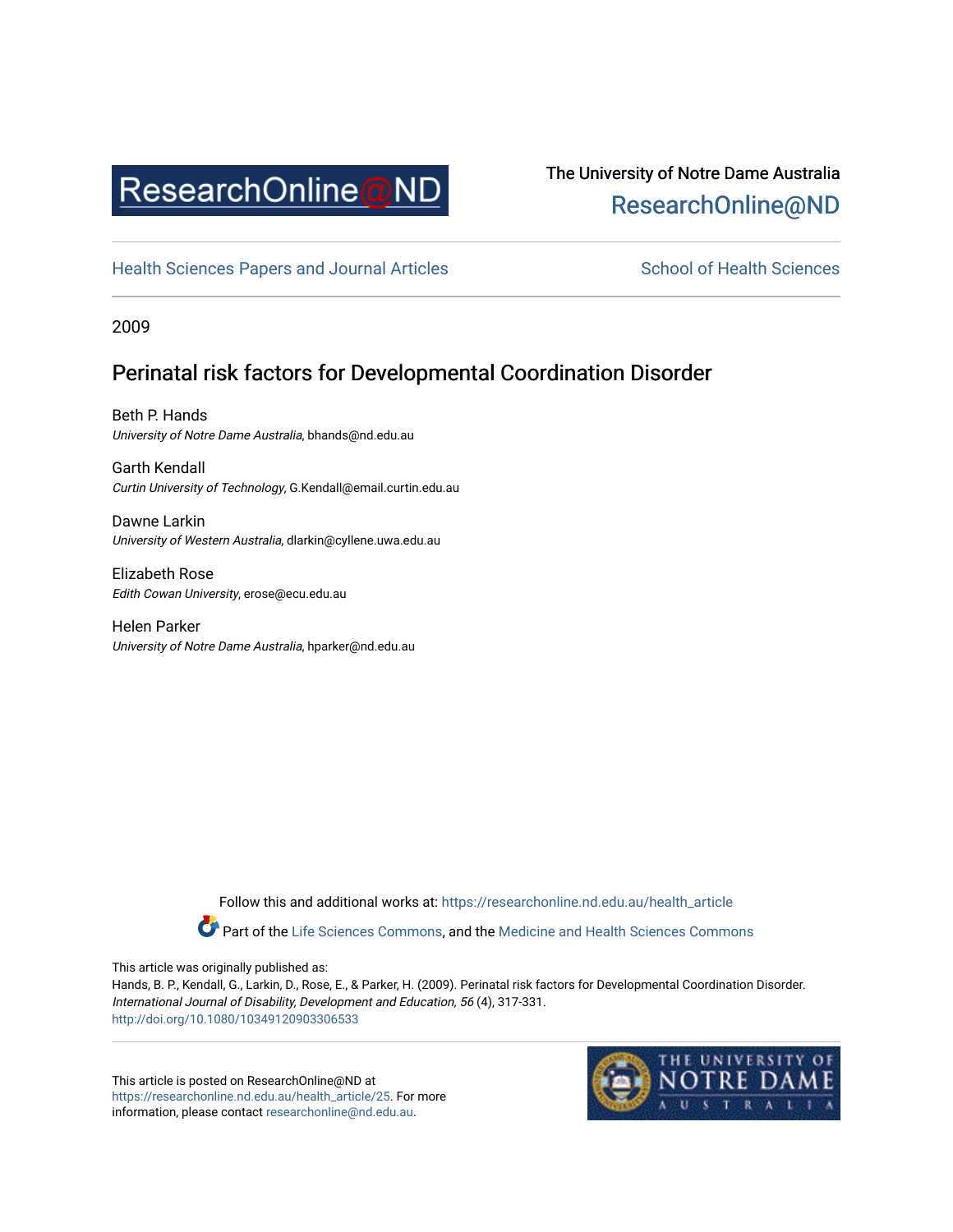# Perinatal Risk Factors for Mild Motor Disability

Beth Hands<sup>\*a</sup>, Garth Kendall<sup>b</sup>, Dawne Larkin<sup>c</sup> and Helen Parker<sup>a</sup> *<sup>a</sup>School of Health Sciences, University of Notre Dame, Australia; bCurtin University of Technology; cUniversity of Western Australia;* 

The aetiology of mild motor disability (MMD) is a complex issue and as yet is poorly understood. The aim of this study was to identify the prevalence of perinatal risk factors in a cohort of 10-year-old boys and girls with  $(n = 362)$  and without  $(n = 1193)$  MMD. Among the males with MMD there was a higher prevalence of postpartum haemorrhage, caesarean section, low birth weight and stressful first year of life. Among the females with MMD, there was a higher prevalence of essential hypertension, anaemia, and threatened pre-term. Multivariable logistic regression revealed gender (male), anaemia, threatened pre-term birth (if female), and hypertension (if female) weakly explained MMD at 10 years. These results underscore the importance of considering gender differences in order to better understand the multiple influences on motor development.

**Keywords:** Developmental Coordination Disorder; Gender differences; Motor disability; Maternal; Perinatal; Risk factors

#### **Introduction**

Mild motor disability (MMD) is a condition in which impairment in motor coordination cannot be explained by any known physical disorder or other diagnosed condition. The prevalence of this condition ranges from 6% to 22% depending on the terminology and assessment criteria used (for review see Cermak, Gubbay, & Larkin, 2002). The consequences of poor motor development have been well documented (Cantell, Crawford, & Doyle-Baker, 2008; Summers, Larkin, & Dewey, 2008); however, less is understood about the early risk factors for this condition and whether

 $\overline{a}$ 

<sup>\*</sup> Corresponding author. Email: bhands@nd.edu.au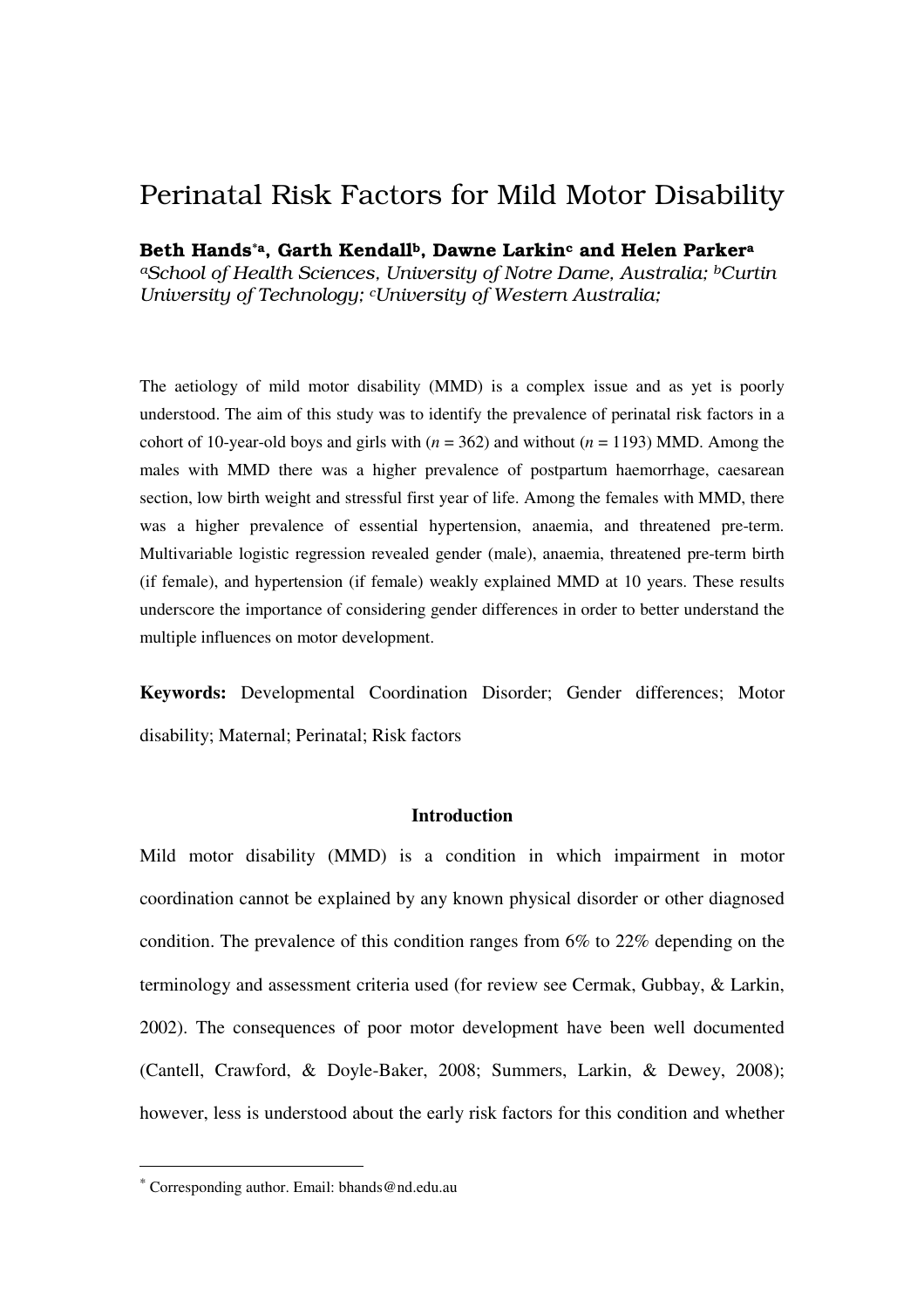they differ between boys and girls. Brain damage, heredity or genetic disposition, neurological impairment or a suboptimal environment have been implicated (Gubbay, 1975; Larkin & Hoare, 1991), although it is likely that more than one factor may contribute. Of interest to this article is the contribution of an infant's in-utero and early life experiences to their later motor development. A detailed examination of early childhood risk factors of MMD remains a distinctive gap in the literature, although the notion that some maternal and perinatal factors have the potential to contribute to suboptimal motor outcomes is not new.

A higher incidence of birth-related factors such as prolonged labour, abnormal delivery, caesarean section, or use of forceps (Gubbay, 1975; Hoare, 1991) or childrelated factors such as toxaemia, jaundice, intrauterine growth restriction (IUGR), preterm or overdue birth dates, or need for ventilation (Davis, Ford, Anderson, & Doyle, 2007; Hoare, 1991; Johnston, Short, & Crawford, 1987; Jongmans, Henderson, de Vries, & Dubowitz, 1993; Michelsson & Lindahl, 1993) have been noted among MMD children. As early as 1947, Gesell and Amatruda reported a higher incidence of birth injuries among children with motor difficulties. More recently, Hadders-Algra (2002) found that combinations of pre- and perinatal stressors, such as preterm birth or intrauterine growth restriction, resulted in differing levels of minor neurological dysfunction.

Less is understood about maternal factors affecting the quality of the intrauterine environment on an infant's motor development. Evidence of fetal programming and its role on health outcomes in humans is growing (Phillips & Jones, 2006). Animal studies have confirmed that the health of the prenatal environment has long term consequences on the health of the baby. Among rats, under-nutrition in the mother leads to obesity, hypertension, and hyperphagia in the offspring, and also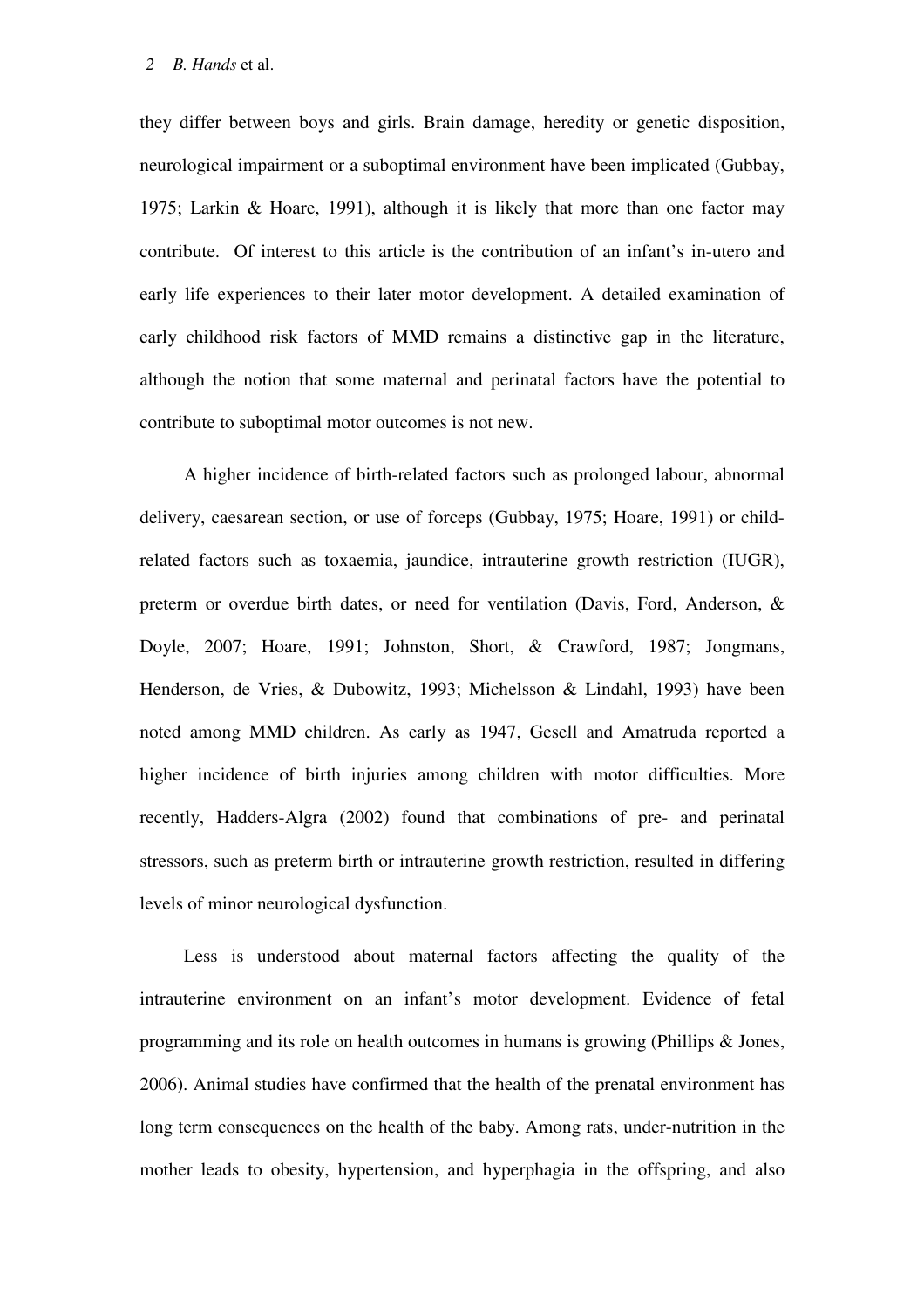affects their sedentary behaviour and physical activity levels (Vickers, Breier, Cutfield, Hofman, & Gluckman, 2000; Vickers, Breier, McCarthy, & Gluckman, 2003). Barker and colleagues proposed a link between early life factors and adult health, particularly cardiovascular disease and diabetes (Barker, 1998). However, the effect of specific maternal stressors in the neonatal and infancy periods on later motor development is, as yet, poorly understood. It is probable that a mother's hypertension, smoking, excessive drug or alcohol use, or high levels of anxiety and stress (Magann et al., 2007) could affect the integrity of the infant's developing brain and nervous system. As a consequence, neonatal vulnerability to further external stressors such as trauma, illness, feeding difficulties or poor parenting practices or other suboptimal living conditions is therefore increased. Poor motor outcomes are a distinct possibility. Few researchers have noted gender differences in the prevalence of these factors, although Davis and colleagues (2007) found that male sex increased the likelihood of motor difficulties among very low birth weight infants. Male sex alone is considered by some to be a significant risk factor for the development of motor difficulties (Hadders-Algra, 2002).

Motor competence is an emergent characteristic that is refined over time in response to many interacting constraints or enablers. Where motor development measures have been tracked over time, only moderate correlations have been observed (Johnston et al., 1987; Michelsson & Lindahl, 1993; Silva & Ross, 1980). Silva and Ross (1980) found that correlations between different motor skill measures lessened with time, from a high of .74 between 3 and 4 years of age to .37 between 3 and 6 years of age. In that sample of 879 New Zealand children, only 10 of the 31 children diagnosed with motor delays at 3 years of age were still in the same category at 5 years of age. Similarly, Michelsson and Lindahl (1993) found that less than 40% of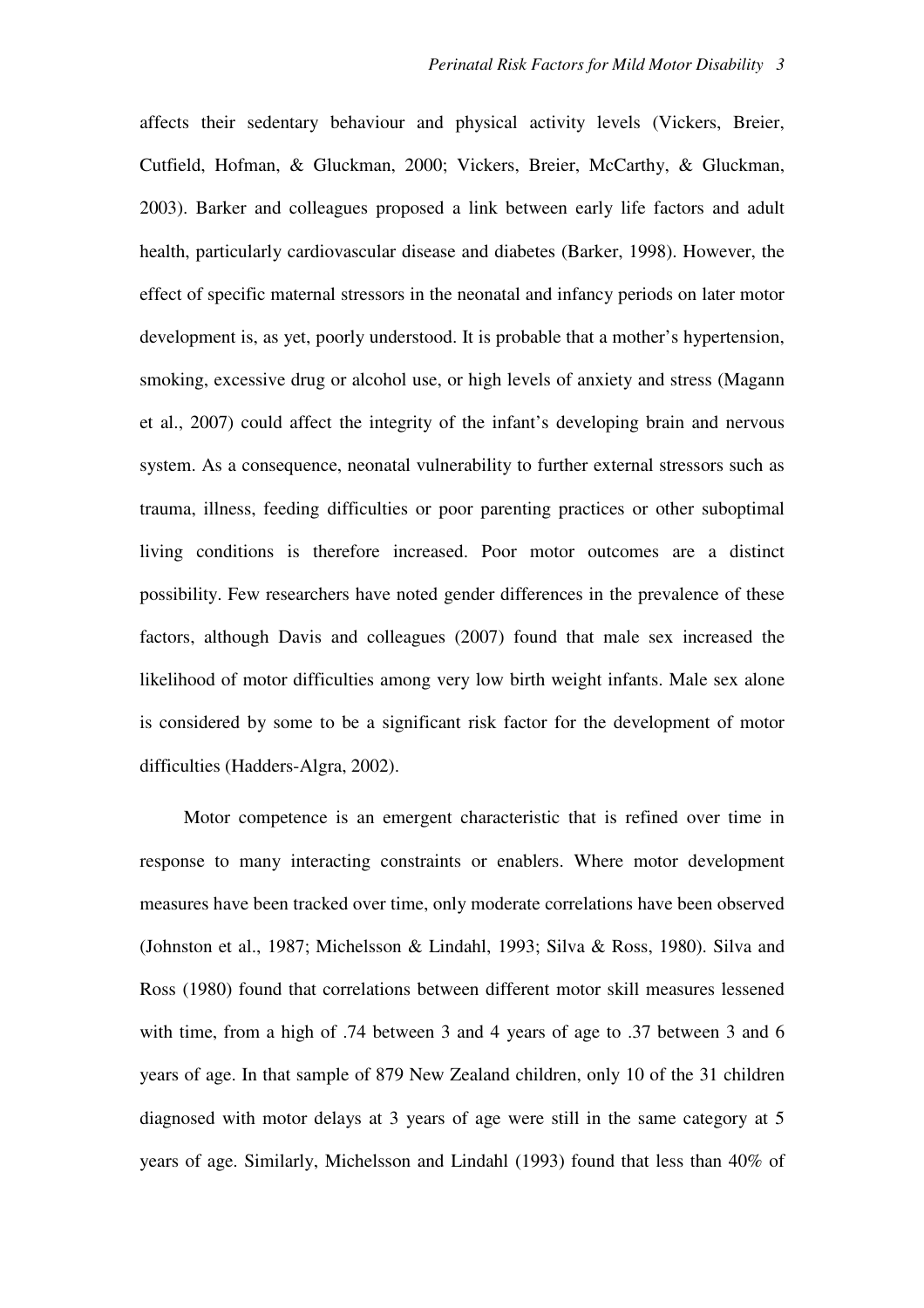children with poor motor scores at 5 years still had poor scores at 9 years of age. Parker and colleagues (2007) noted gender differences when tracking motor performance across time with the Raine cohort. They found that there was an increase in the number of girls with motor difficulties when tracked over 3 years, while the incidence among boys decreased. It is feasible that some perinatal risk factors may have a greater impact on motor competence during one phase of childhood than another.

To date, few studies have had access to a comprehensive list of maternal and perinatal variables, and motor competence measures at a later age for a large sample of children. The longitudinal Western Australian Pregnancy Cohort (Raine) Study provides a unique opportunity to examine perinatal risk factors for MMD and to identify whether they differ by sex. This article compares the prevalence of certain maternal and perinatal variables in a cohort of ten-year-old boys and girls with and without MMD and looks at the overall effect of these variables on motor competence.

#### **Method**

#### **Participants**

The participants are from the Western Australian Pregnancy Cohort (Raine) Study. This longitudinal study, which started in 1989 recruited 2,900 women at or before the 18th week of gestation from the antenatal booking clinic at a tertiary level obstetric hospital in Perth, Western Australia (Newnham, Evans, Michael, Stanley, & Landau, 1993). The cohort is considered to be representative of the Western Australian population (Li et al., 2008). The study was approved by the ethics committees of Princess Margaret Hospital for Children and King Edward Memorial Hospital for Women and informed consent was obtained from all participants. At 10 years of age,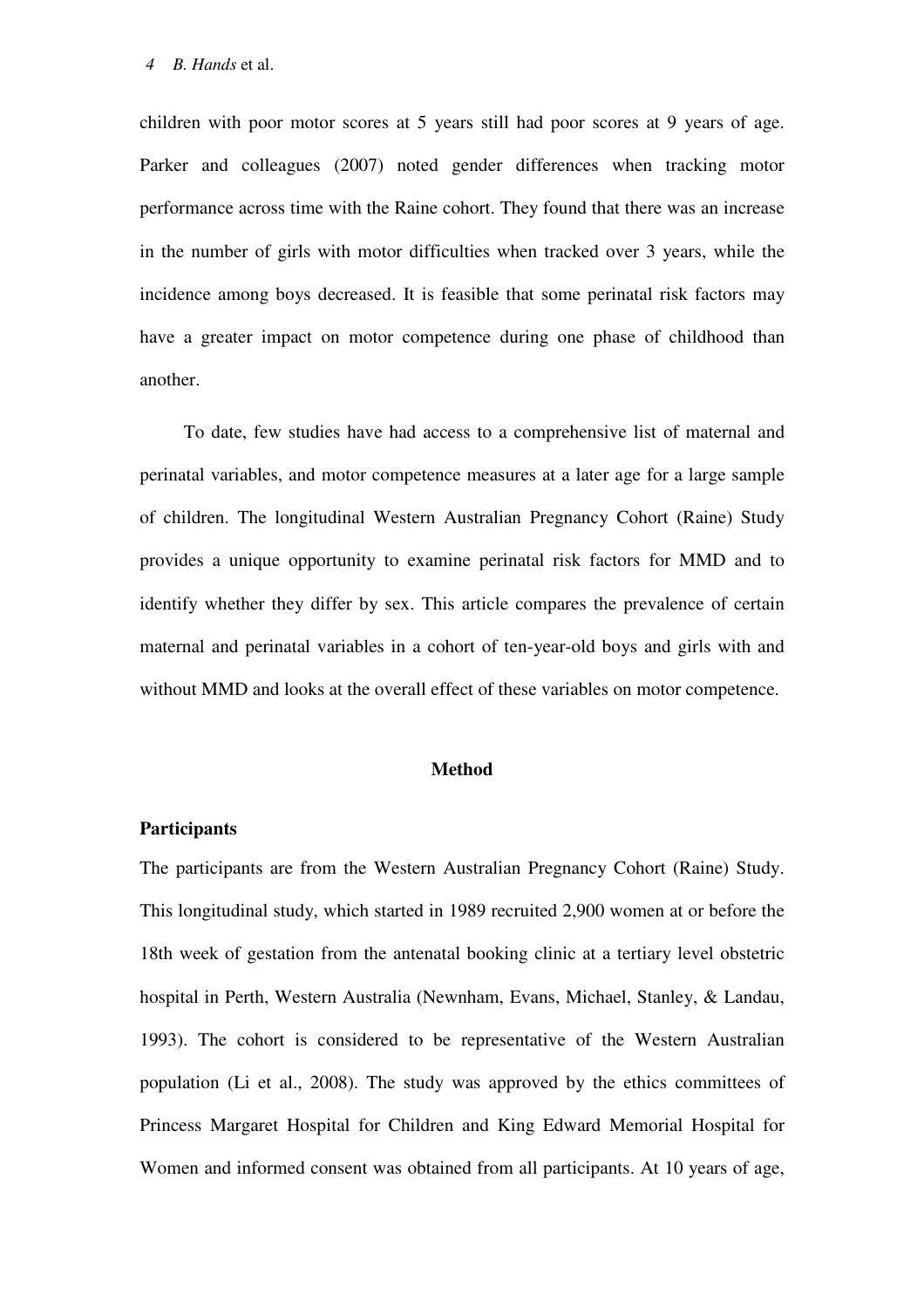2047 children participated in the follow up data collection. Of these, 1617 (79%) participated in the physical assessments including motor competence (males  $= 839$ , females = 778). They were then allocated to one of two groups according to their Neuromuscular Development Index (NDI) ( $M = 100$ , SD = 15). This Index is derived from scores on the McCarron Assessment of Neuromuscular Development (MAND) (McCarron, 1997). Those with an NDI of > 85 were considered to have average or above average motor competence and those with an NDI of  $\leq 85$  were considered to have mild (71-85), moderate (70-55) or severe (below 55) motor disability. This test has been validated as an identification tool for motor impairment (Tan, Parker, & Larkin, 2001; for a review see Barnett, 2008). Those with an NDI of  $\leq 85$  and a diagnosed disability ( $n = 62$ ) were removed from further analyses, resulting in a final sample size of 1555.

#### **Measures**

**Mother.** Comprehensive data on social and demographic factors, medical and obstetric history and exposure to potential toxins (alcohol, illicit drugs, medications and smoking) were obtained from each parent at enrolment and, in the mother's case, updated during the 34th week of pregnancy. The women delivered at the obstetric hospital.

**Child.** The babies were examined at 2 days of age by a paediatrician or midwife. Questions were asked about sociodemographic and psychosocial characteristics of the child and the family including the child's sex and race; child's birth weight and gestational age; child's plurality; child's health (ICD-9), child's weight and height; total gross family income; maternal age; parental education; parental occupation; family structure; number of siblings; parental smoking; parental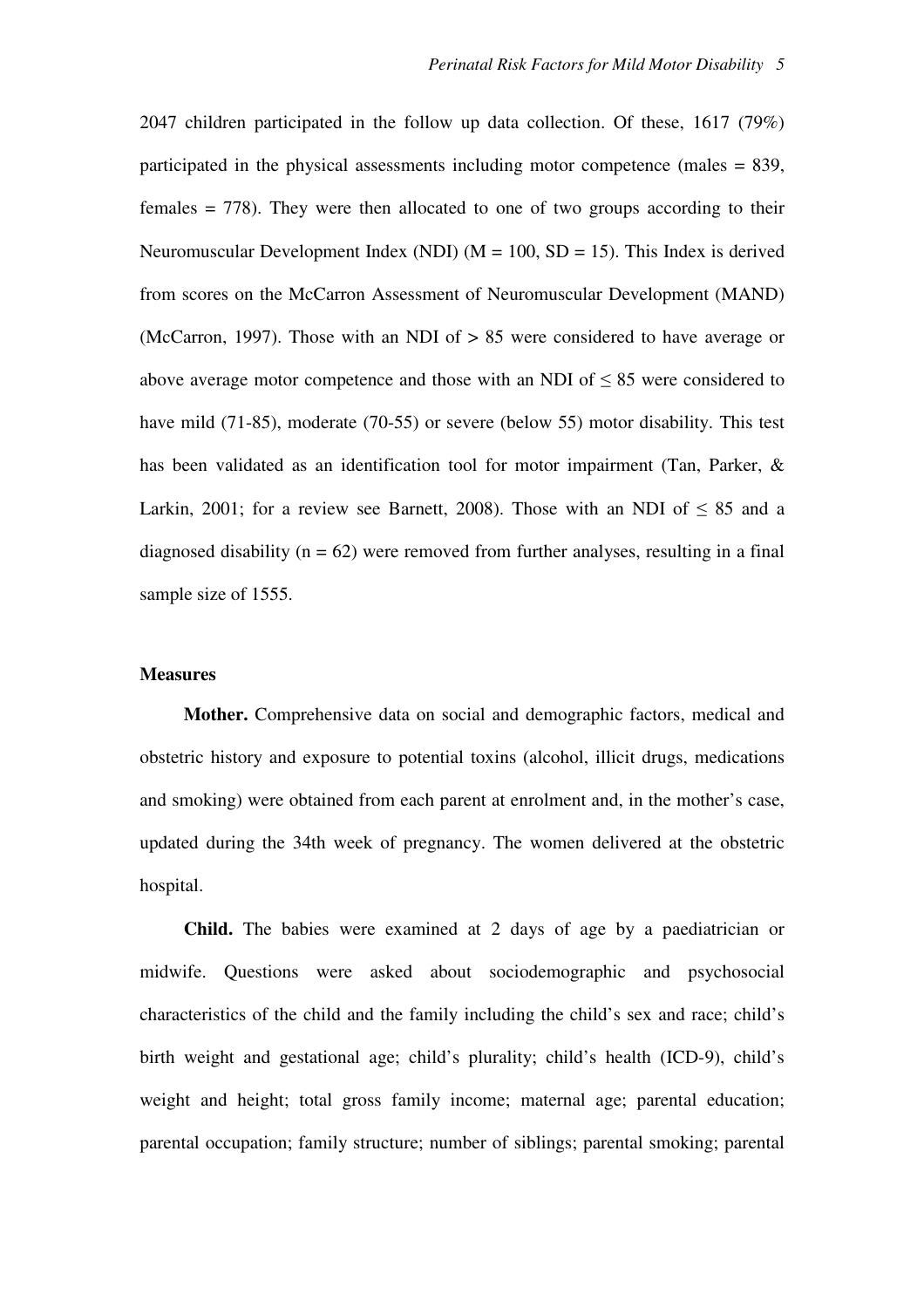use of alcohol and drugs; parental physical health; parental mental health; frequency of residential move; and residential postcode. Examination included anthropometric assessment, routine physical examination, check for dysmorphology, and developmental assessment. Of interest to this article are data collected at birth, at 1 year of age and the motor competence measure collected at 10 years of age.

**Independent variables.** Based on the literature regarding possible early risk factors, variables covering four broad domains were included in the study; pregnancy, birth, child, and sociodemographic factors. Most measures were based on medical records or maternal reports and they are self-explanatory. Those variables that do require explanation are listed below.

*Stressful pregnancy.* Mothers were asked if any of ten events, such as "pregnancy problems", "separation or divorce", or "money problems", have happened to them in the past year. The number of events were added to derive a total life stress score (Tennant & Andrews, 1976). A family reported to have three or more "major life events" occur in the last year was considered to have significant stress.

*Regular alcohol use.* Mothers who reported that they drank alcohol "daily", several times a week" or "engaged in binge drinking" since becoming pregnant, were regarded as having regular alcohol use.

*Regular or occasional drug use.* Mothers who reported that they used recreational drugs "regularly" or "occasionally" since becoming pregnant, were regarded as having regular or occasional drug use.

*Smoking.* Mother's smoking status at the 34th week of pregnancy was classified as never smoked, smoked before this pregnancy only, smoked in the first trimester of this pregnancy only, smoked during and after the first trimester of this pregnancy, and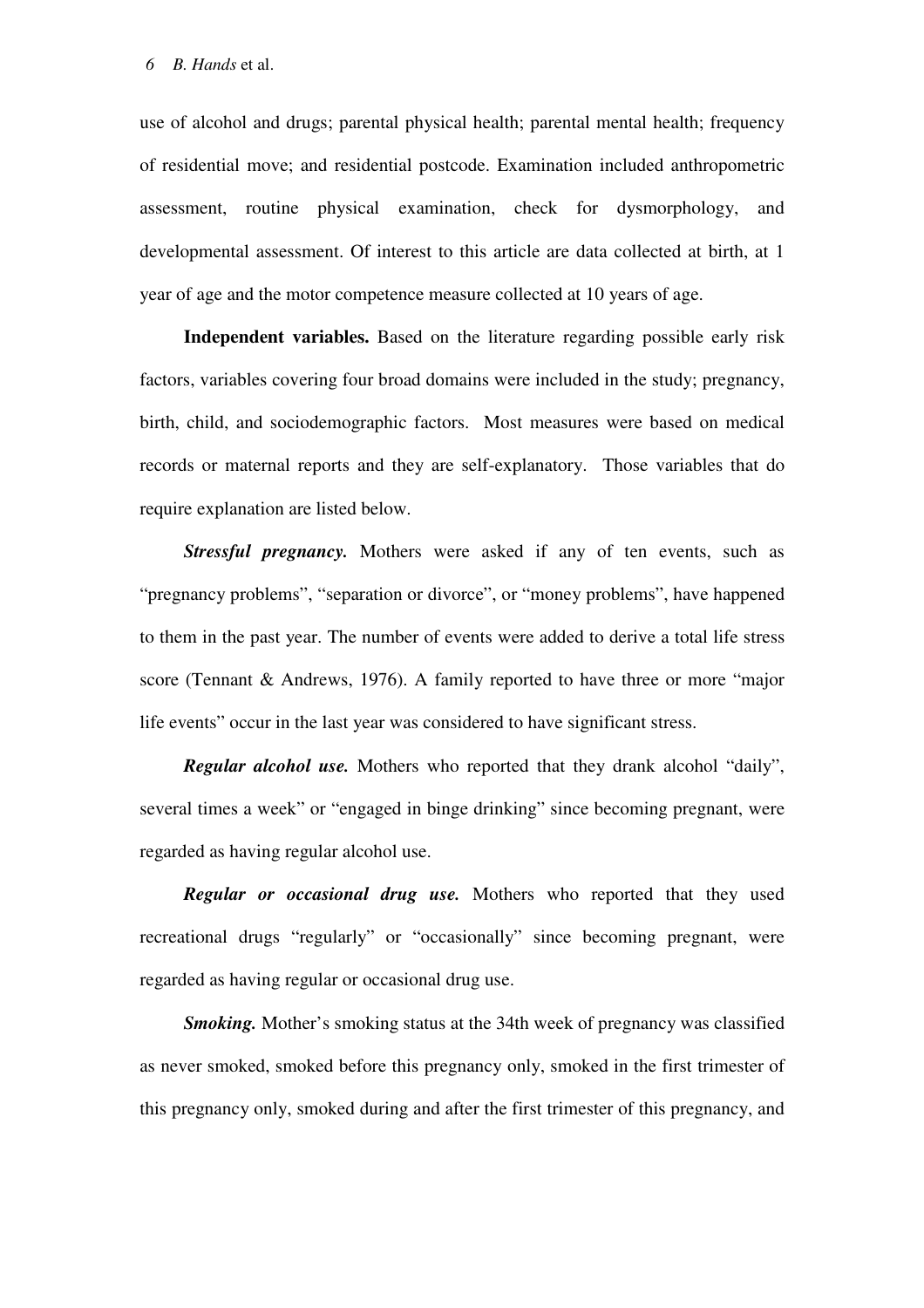a variable summarised each mother's report of smoking at any stage of the pregnancy (no, yes).

*Long time to respond.* Children who took longer than two minutes to breath spontaneously following birth were deemed to take a long time to respond.

*IUGR.* An algorithm developed by Blair (1996), incorporating measures of sex, birth weight, gestational age, parity and mother's height, was used to derive a measure of intrauterine growth restriction. Children less then 85 per cent expected birth weight were regarded as "intrauterine growth restricted".

*Preterm.* A gestational age of less than 37 weeks.

All potential risk factors were dichotomised. A major advantage of working with dichotomised variables is that comprehensive risk factor information can be analysed in a comparable manner.

**Motor Competence.** Motor competence was first assessed at 10 years of age with the MAND which is a reliable and valid test of neuromuscular development (McCarron, 1997). The MAND provides information on fine, gross and global motor competence for ages 3½ to adult and includes five fine motor and five gross motor test items. Results are standardised to create the NDI which has a mean of 100 and a SD of 15.

#### **Statistical Analyses**

**All analyses were conducted using SPSS, Version 15 (SPSS Inc, Chicago ILL) [AU: Reference needed here].** The dependent variable was motor competence which was dichotomised using a cut point of an NDI of 85 in order to create two groups within the sample, those with and those without MMD. All explanatory, or risk factor variables were dichotomous. The difference in prevalence of each factor between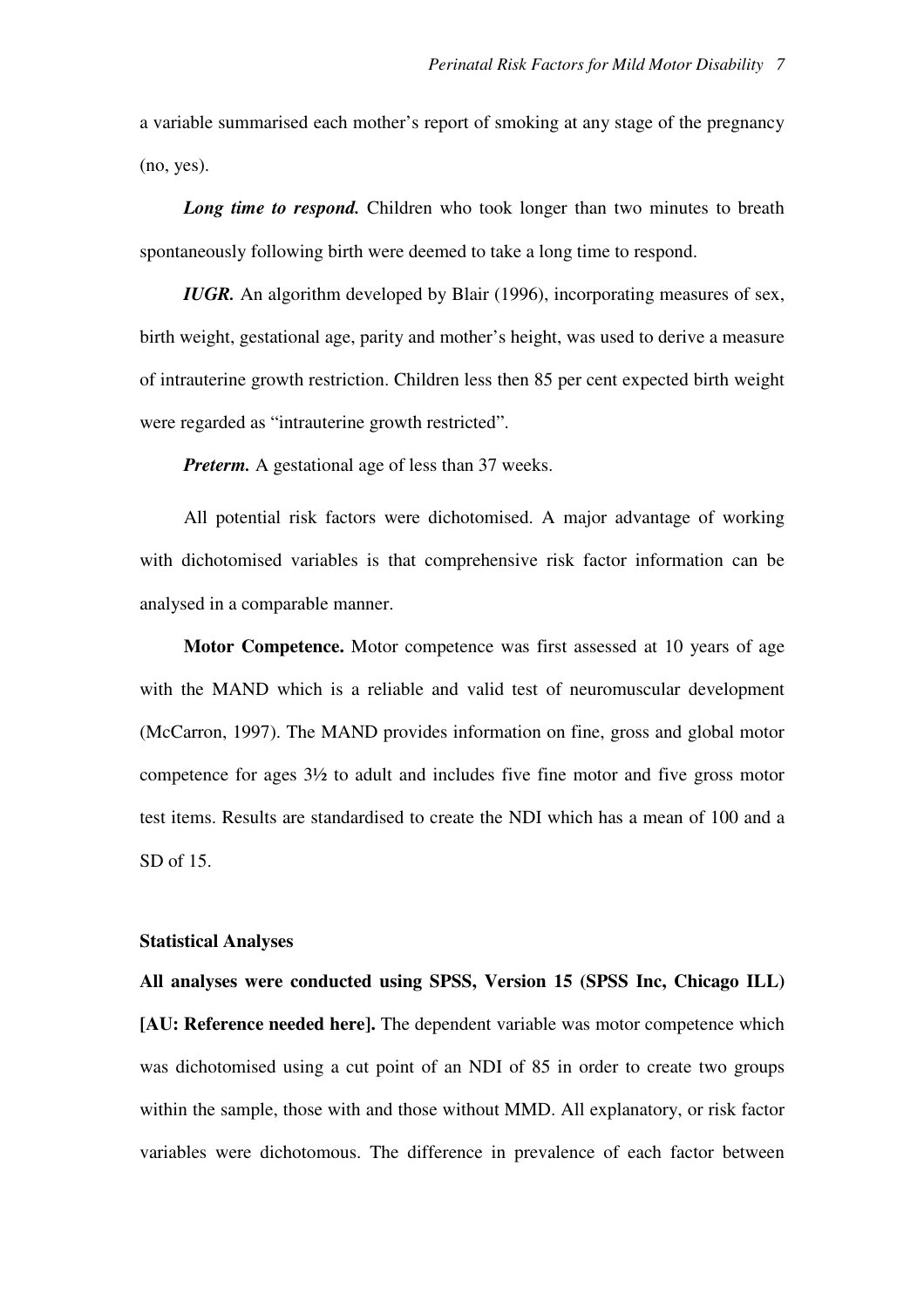motor competence groups was examined using Chi-square tests for males and females independently. A binary logistic regression model was developed using all significant variables to identify predictors of MMD. Sex was included as a main effect and as an interaction effect. Probability values of  $p \le 0.05$  were used to determine significance.

#### **Results**

Table 1 describes key demographics for the study cohort by sex. The prevalence of each risk factor in the group with and without MMD is shown for males and females separately (Table 2). There were few variables that were significantly more prevalent among children with MMD compared to those without although some interesting sex differences emerged. Among the females, pregnancy risk factors were more likely to be significantly different between the two groups. Proportionately more mothers of female children with MMD experienced hypertension and anaemia than mothers of typically developing female children. In addition, more mothers of female children with MMD experienced a threatened premature labour than mothers of female children without MMD. Among the males with MMD, birth difficulties and a stressful first year were more prevalent. As shown in Table 2, more males with MMD experienced an elective or emergency caesarean birth than those without MMD. A significantly higher proportion of males with MMD had a birth weight of  $\lt$  2000 g than those without MMD; however, a reverse picture emerged among the female cohort. More males with MMD experienced three or more stressful events during the first year of their life than those males without movement difficulties.

- **[t] Insert Table 1 near here/[t]**
- **[t] Insert Table 2 near here/[t]**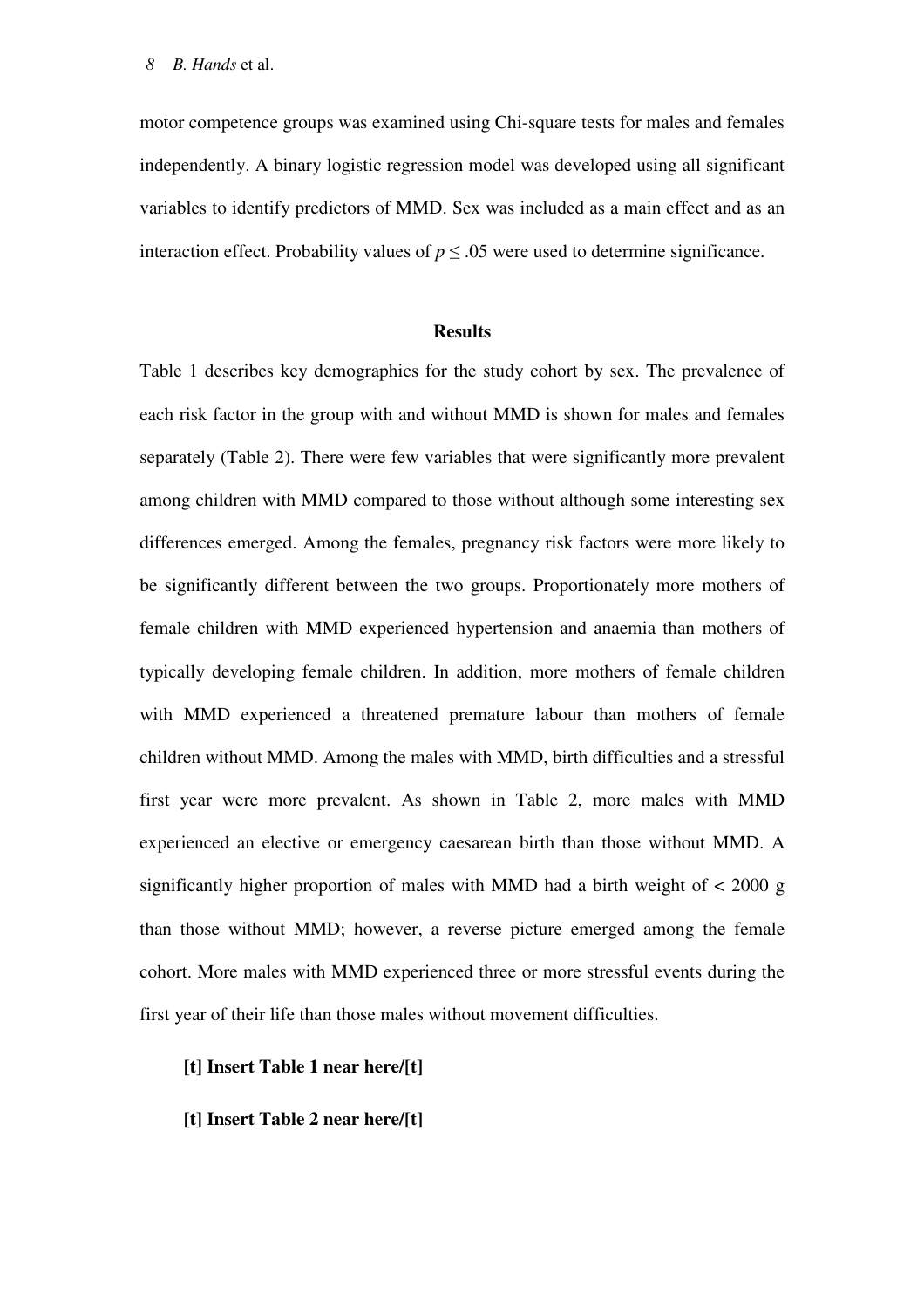All significant explanatory variables were analysed in a multivariable logistic regression model (Table 3). The sample for this calculation was reduced to 1410 (37 MMD, 108 non MMD) due to missing data for some participants. A test of the full model with all variables, as well as sex and sex as an interaction with each variable was statistically significant  $[\chi^2(15, N = 1410) = 72.1, p = .000]$  [AU: please provide **exact p value here** indicating that the variables, as a set, distinguished between participants with and without MMD. Nevertheless, the proportion of variance explained was low  $(R^2 = .07)$ . According to the Wald statistics, sex (male), anaemia, threatened pre-term birth (if female), and hypertension (if female) were significant risk factors for MMD at 10 years. The odds ratios showed that being male increased the likelihood of MMD by 67% compared to girls. If the mother had hypertension and preeclampsia or experienced a threatened preterm birth and was carrying a female baby the risk of MMD increased 11 times and 5.6 times respectively.

#### **[t] Insert Table 3 near here/[t]**

#### **Discussion**

The purpose of this study was to identify antenatal and perinatal risk factors for low motor competence, and in particular MMD in 10-year-old children. While the overall predictive significance of early adverse developmental factors was weak for MMD and motor competence in general, interesting gender differences emerged.

#### **Gender Difference**

MMD was partly explained by adverse maternal health in females and difficult birth or early life factors among the boys. Few studies have noted gender differences in the incidence of maternal and perinatal risk factors among children with motor difficulties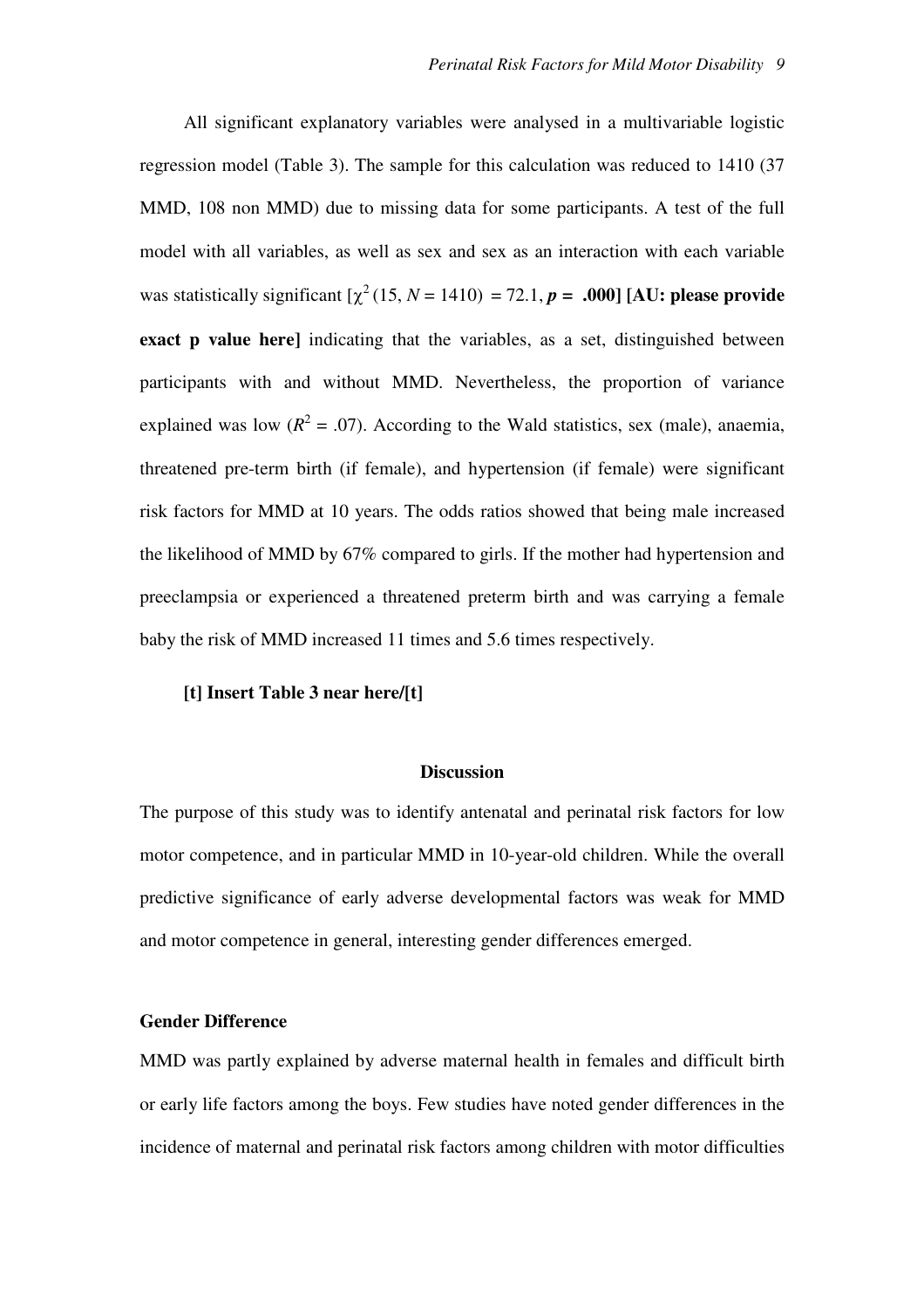(Davis et al., 2007), although the incidence of boys diagnosed with MMD is often reported as higher than for girls. In this study cohort, a higher percentage of the males (25.9%) than the females (18.6%) were in the MMD category. Boys, in general, have a higher risk for many adverse neonatal outcomes such as urinary tract infections and pulmonary difficulties (Stevenson et al., 2000; Whitaker et al., 2006), although, with age these outcomes may reverse. For example, gender differences favouring boys have been observed in motor-related constructs such as physical activity, physical fitness and motor ability (Armstrong, McManus, Welsman, & Kirby, 1996; Baquet, Twisk, Kemper, Praagh, & Berthoin, 2006; Hands & Larkin, 2001; Michaud, Narring, Cauderay, & Cavadin, 1999), even within the MMD population (Hands & Larkin, 2006).

The observed gender differences could be explained by several emerging bodies of knowledge. Evidence is accumulating that sex hormones, in particular testosterone, causes the male brain to develop differently than the female brain during childhood and into adolescence (de Bellis et al., 2001; Speck et al., 2000). Prenatal and neonatal exposure to testosterone may play a causal role in sexual dimorphism or be a risk factor for conditions that are observed more frequently in one sex, such as autism (Knickmeyer & Baron-Cohen, 2006). Animal studies have found that adverse conditions will affect male and females differently according to sex specific developmental windows during both fetal and neonatal periods (Zambrano et al., 2005). Even gene expression in somatic tissues is dramatically different between male and female mice with near identical genome sequences (Yang et al., 2006). The intraand extra-uterine environments are therefore acting on differently developed brains in boys and girls and some factors may have a greater impact on one sex depending on its timing in relation to the infant's phase of development. Researchers investigating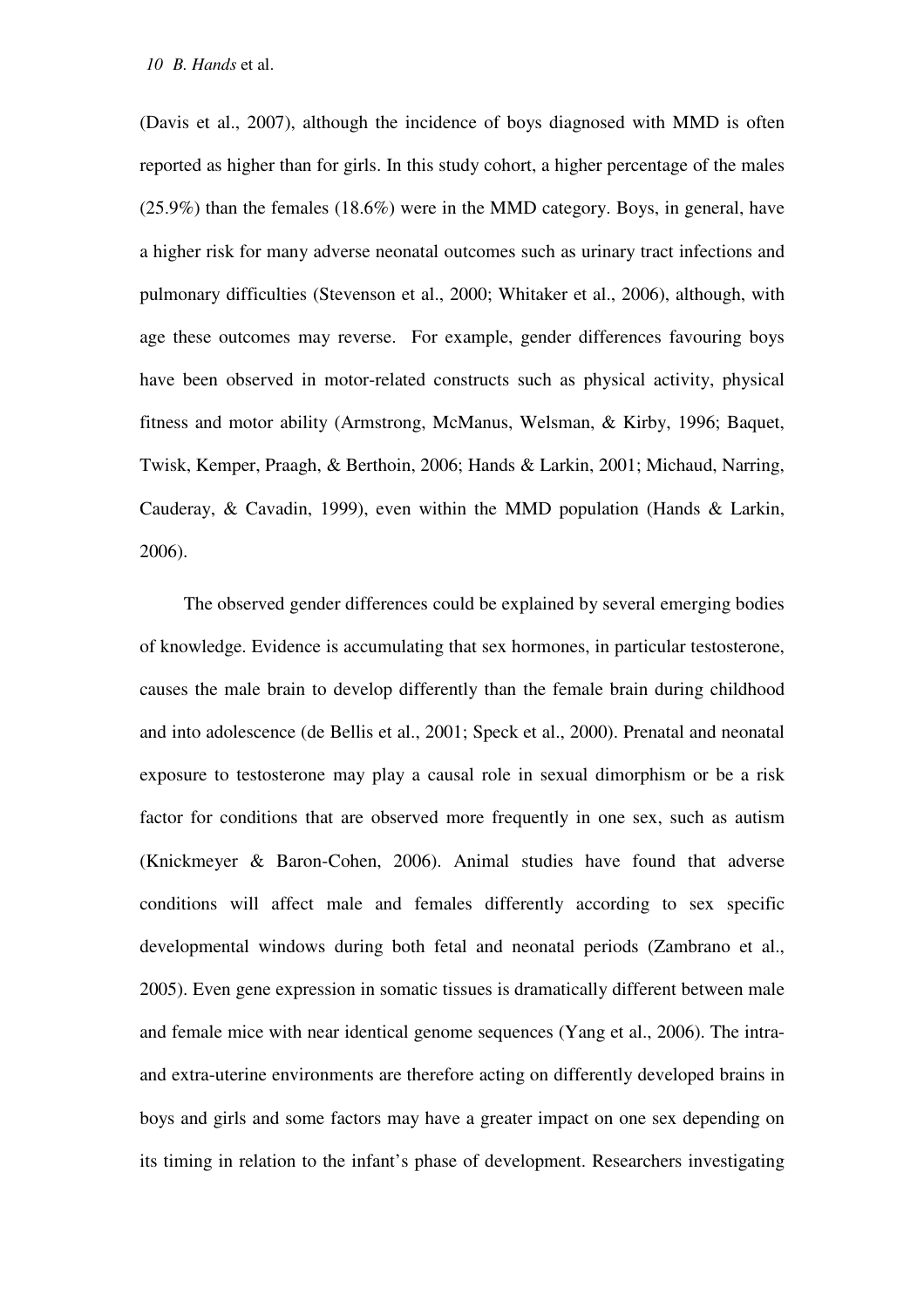the developmental origins of health and disease consistently find and report marked differences in males and females outcomes across a wide variety of factors in animal and humans (see for example Feldt et al., 2007; Lie, Muhlhausler, Duffield, Morrison, & McMillen, 2007).

#### **Pregnancy Factors**

Essential hypertension and anaemia were significant risk factors for the females but not the males. Few studies have reported on the effect of maternal hypertension on infant outcomes for males and females independently. A greater risk of cerebral palsy has been observed, although Withagen, Wallenburg, Steegers, Hop, and Visser (2005) found a possible protective effect of hypertension in preterm infants. Preeclampsia alone was not a risk factor for motor development, this is consistent with other studies. For example, Kirsten and colleagues (2000) reported that gross motor outcome was not affected in infants aged 24 to 48 months of age if severe preeclampsia had developed before 34 weeks gestation.

There is limited evidence that maternal iron deficiency during pregnancy may negatively impact on a child's neurological system (Rioux, Lindmark, & Hernell, 2006) or risk of still birth (Watson-Jones et al., 2007). Lower psychomotor scores were observed in five-year-old children who had low serum ferritin (Tamura et al., 2002), although the link to maternal iron levels was unclear. In the present study, maternal anaemia was more prevalent among the females with MMD. No studies were identified that reported gender differences. A similar, and possibly related trend, was evident in this study for diabetic mothers who delivered female children with motor difficulties. A higher percentage of the female MMD cohort had mothers with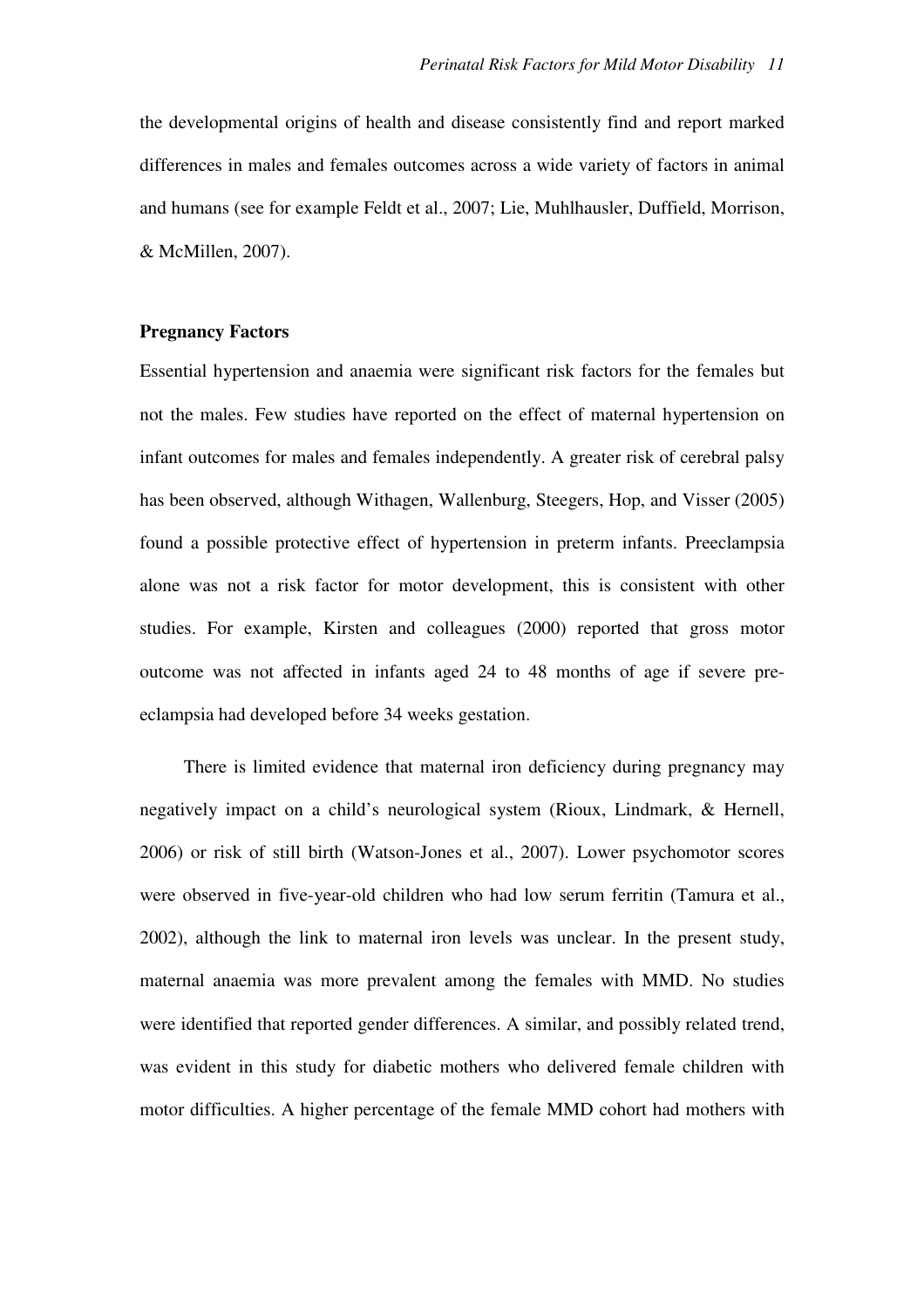diabetes than the cohort without MMD. Diabetes is thought to cause an increased fetal iron requirement (Rioux et al., 2006).

#### **Birth Factors**

In this study, a caesarean birth was identified as a risk factor for both MMD and low motor competence in general for males. We found few studies reporting on long term outcomes for infants born by caesarean section, although two studies found intellectual outcomes were lower for babies born by elective caesarean (Ounsted, Moar, Cockburn, & Redman, 1984; Pauc & Young, 2006).

#### **Child Factors**

In this study, low birth weight was a predictor for MMD among the boys only. In this cohort, the highest prevalence of low birth weight was among the females with high motor competence, the reverse picture to the males where there was a higher prevalence in the MMD males. Low birth weight is consistently associated with a higher incidence of motor and sensory neurodevelopment problems in children (Eriksson, Katz-Salamon, & Carlberg, 2006; Holsti, Grunau, & Whitfield, 2002; Marlow, Roberts, & Cooke, 1989; Schmidhauser et al., 2006). In a cohort of extremely low birth weight children, Holsti and colleagues (2002) found a higher incidence of MMD, a lower Performance IQ, and more learning difficulties in arithmetic. In an earlier study Marlow and others (1989) investigated 53 children at six years of age who weighed less than 1251g at birth and a control group matched for age, sex and school. Motor impairment testing revealed that the low birth weight children had significantly more motor difficulties than the control group. In addition, the index group exhibited more adverse behavioural traits and lower intelligence quotients than the controls. On the other hand, Erikson and colleagues (2006) tracked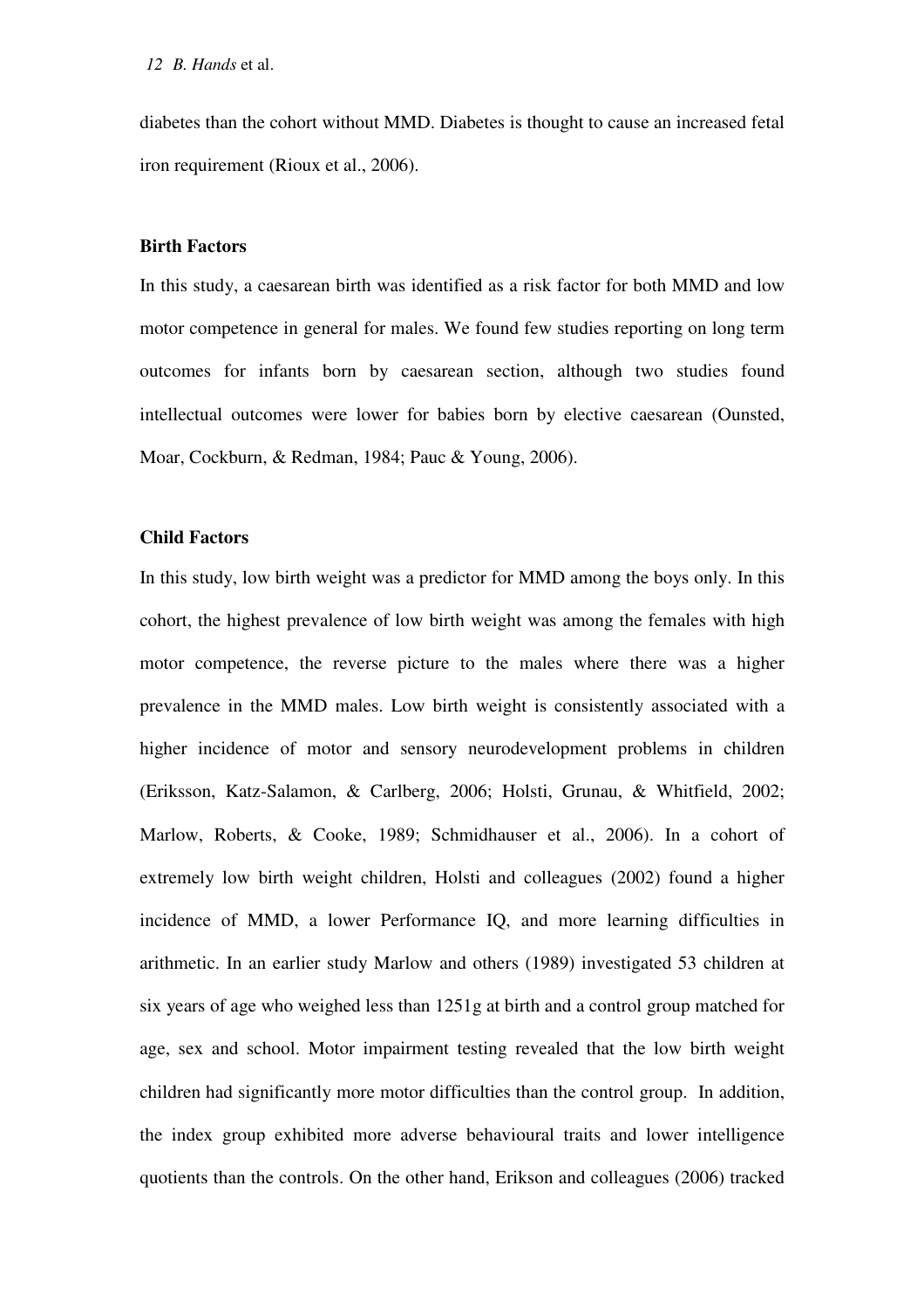the motor performance of a cohort of 165 very low birth weight infants from 5 months of age until over five years. They found that while the majority of the children's motor skills were inferior to the control group, they were within the normal range. The researchers noted the unstable nature of motor skill over time. The higher incidence of low birth weight (< 2000 g) among the males with MMD in this study is consistent with Jones and colleagues (2005, 2006) who identified a gender difference in the relationship between low birth weight and responses to stress independent of other potentially confounding factors such as socioeconomic status or weight. At 7 to 9 years of age boys with low birth weight were more likely than girls to have raised arterial pressure and vascular resistance following a stress test.

Similar findings of adverse neurodevelopmental outcomes have been reported for infants born preterm (< 30 weeks) when compared to term infants (Thompson et al., 2007). Brain development during the last trimester varies between regions, therefore an early birth would mean some regions would be more likely to be affected than others given the reduced time in the intrauterine environment (Peterson, 2003; Thompson et al., 2007). Thompson and colleagues (2007) identified region-specific differences in brain volumes between male and female preterm babies  $(p = .002)$ . Greater volumes for the males were identified within the inferior occipital and cerebellum regions and may be the result of hormonal influences. In this study there was a greater proportion of children with MMD born preterm, but the differences for both males and females were not statistically significant. Similarly, contrary to expectation, there was not a higher incidence of infants born with intra-uterine growth restriction (IUGR) in the group with MMD. In other studies, children with IUGR were found to be more likely to have more allergies (Hesselmar, Dahlgren, Wennergren, Aberg, & Albertsson-Wikland, 2002), learning, language and social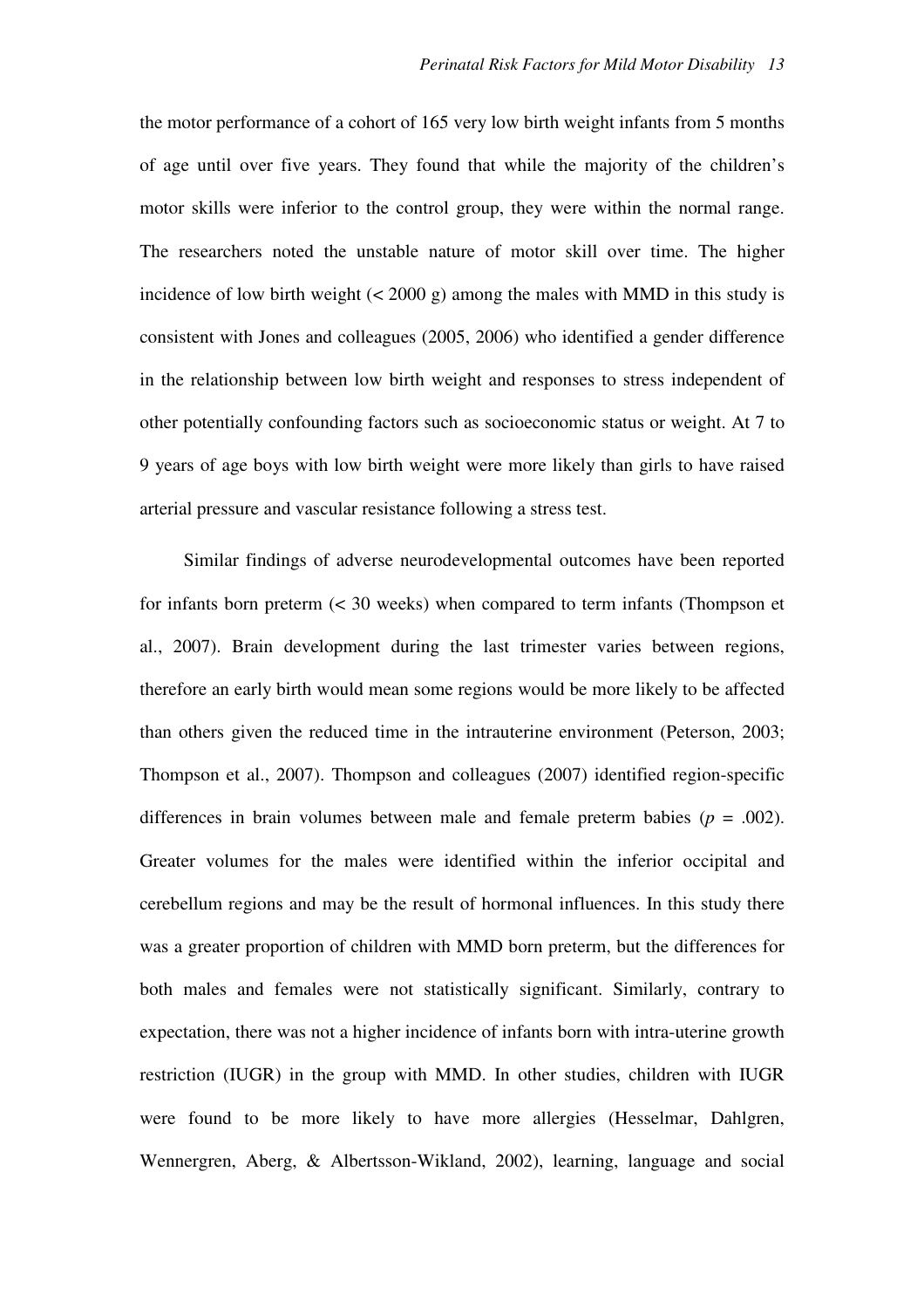interaction difficulties and motor coordination impairment than their full-term counterparts (Cooke & Foulder-Hughes, 2003; Hadders-Algra, 2002).

#### **Socio Demographic Factors**

In this study, few lifestyle or socio demographic factors were significant risk factors. Prenatal exposure to narcotic and non-narcotic drugs (Lewis, Misra, Johnson, & Rosen, 2004; Schiller & Allen, 2005) and maternal smoking (Taylor & Rogers, 2005) increased the risk of poor behavioural and physiological outcomes for an infant, however these factors were not more prevalent in the MMD cohort in this study. Surprisingly, daughters of mothers who used drugs on an occasional or regular basis during pregnancy had significantly higher motor competence at age 10 years than daughters of non-drug users.

Infants whose mother reported a stressful pregnancy were not more likely to have motor difficulties. This is also surprising given the number of studies that have reported reliable links between maternal stress and pregnancy outcomes (Talge, Neal, & Glover, 2007); however, it may indicate that a more specific relationship exists between the nature of the stressful experience and the outcome of interest. Stressful events during the first year of life, such as divorce or death, did have an adverse effect on motor outcomes for the males. This may be a more critical developmental window for males then females.

#### **Limitations**

A limitation of the study is that it was retrospective, so we were limited by the variables collected in the earlier years. While the database is rich, it certainly does not include all variables that might be predictive of later motor development.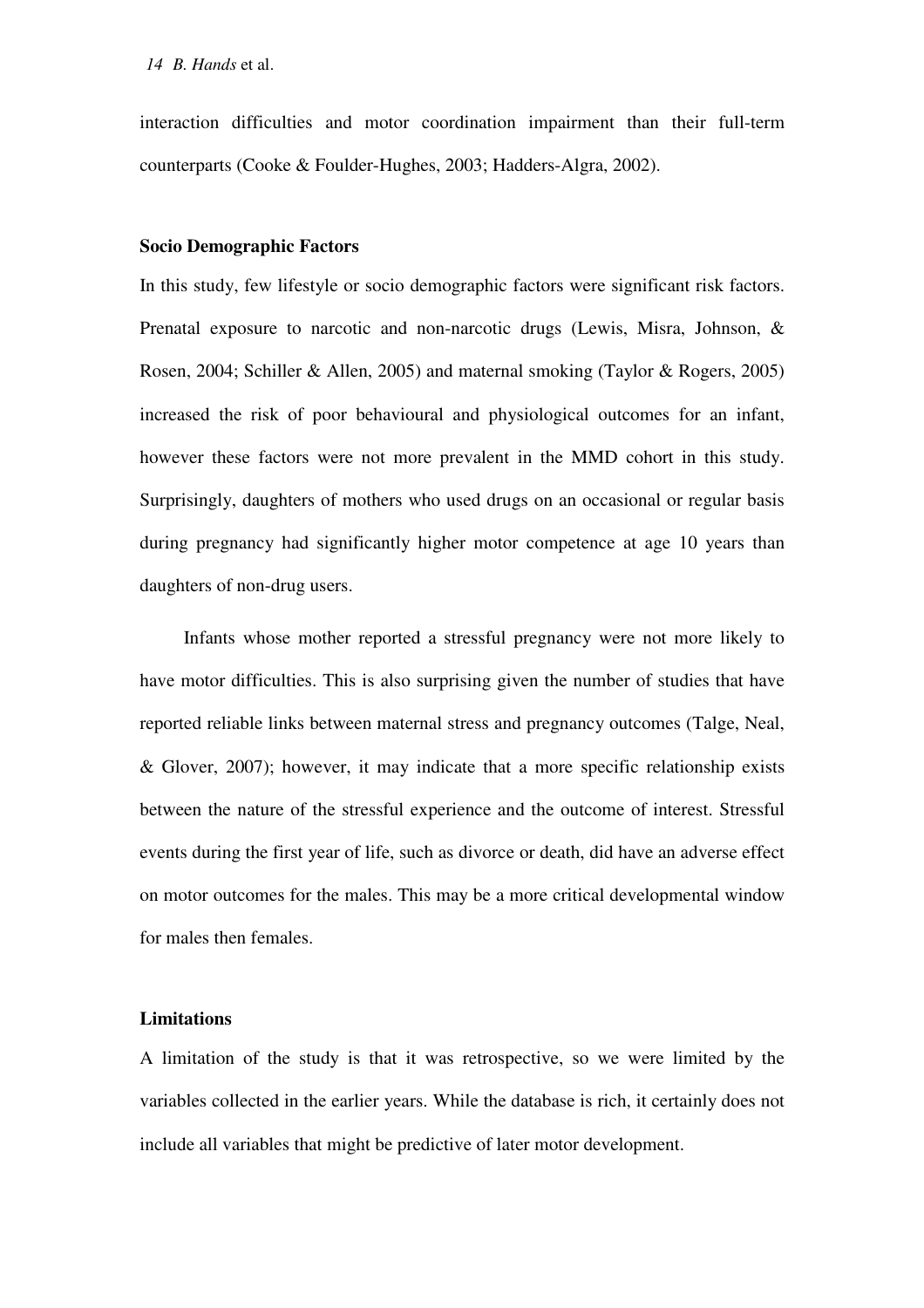While not ideal in all circumstances, the practice of dichotomising information is common in epidemiology and it continues to play a key role in much epidemiological research. An advantage of working with dichotomised variables is that the statistical power of the available exposure data is maximised. Stratification inevitably reduces the amount of data at each level, thereby reducing the possibility of finding a statistically significant difference between groups with differing levels of exposure. An important disadvantage is that information is lost when continuously distributed data are dichotomised.

#### **Conclusion**

Overall, the predictive significance of early adverse developmental factors was low for MMD. Motor competence is an emergent characteristic that is the outcome of many interacting factors that refine the neuromuscular system from childhood to adulthood to old age. MRI studies show the human brain continues to develop well into early adulthood (Sowell, Trauner, Gamst, & Jernigan, 2002). While some antenatal and perinatal events or conditions may compromise the early development of the infant motor system, it is likely that an enriched movement context with supportive psychosocial and relevant environmental experiences during childhood may ameliorate the potential long term adverse consequences.

These findings have shown gender differences in risk factors for compromised motor outcomes at 10 years of age. The aetiology of MMD is a complex issue and to date is poorly understood. Further research is needed to better understand the nature of MMD as there are many potential interacting variables apart from, or in addition to, the perinatal factors considered in this article. Further studies considering the severity,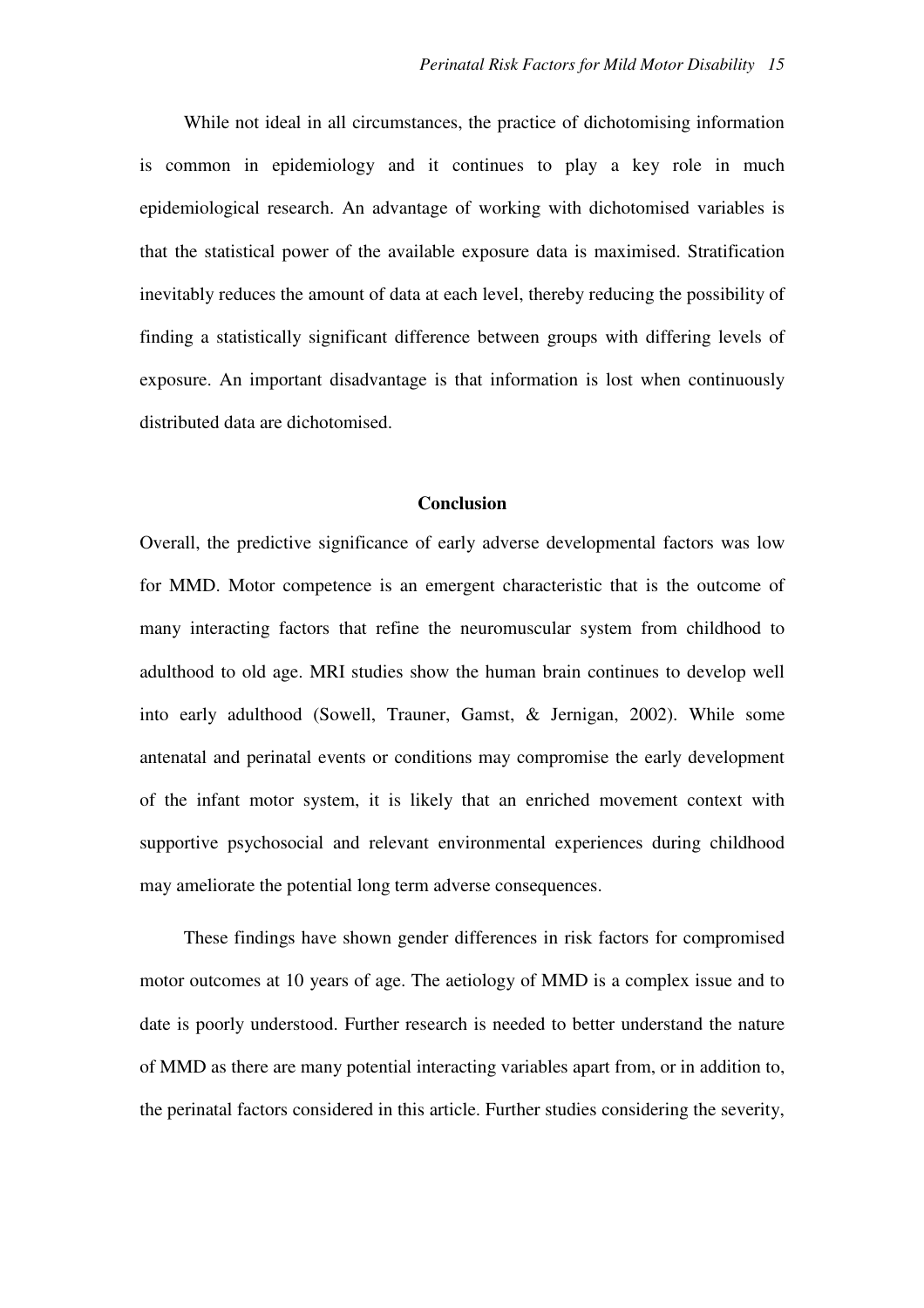timing and duration of risk factors during pregnancy and immediately post birth are also required.

#### **Acknowledgements**

We are extremely grateful to all the families who took part in this study and the whole Raine Study team, which includes data collectors, cohort managers, data managers, clerical staff, research scientists and volunteers. The Western Australian Pregnancy Cohort Study is funded by the Raine Medical Research Foundation at the University of Western Australia, a grant from Healthway Western Australia, and supported by the Telethon Institute of Child Health Research (NHMRC Program grant). The findings reported here are based on research conducted as part of Western Australian Pregnancy Cohort (The Raine Study) funded by NHMRC under Grant No. 003209, and by the Raine Medical Research Foundation to the Telethon Institute of Child Health Research and no restrictions have been imposed on free access to, or publication of, the research data. The content of this publication does not necessarily reflect the views or policies of the Telethon Institute of Child Health Research, nor does mention of trade names, commercial products, or organisations imply endorsement by the Telethon Institute of Child Health Research. Opinions reflect those of the author(s) and do not necessarily reflect those of the funding agency(ies). The author(s) had no financial or other conflicts of interest.

#### **References**

Armstrong, N., McManus, A., Welsman, J., & Kirby, B. (1996). Physical activity patterns and aerobic fitness among prepubescents. *European Physical Education Review, 2*, 19-29.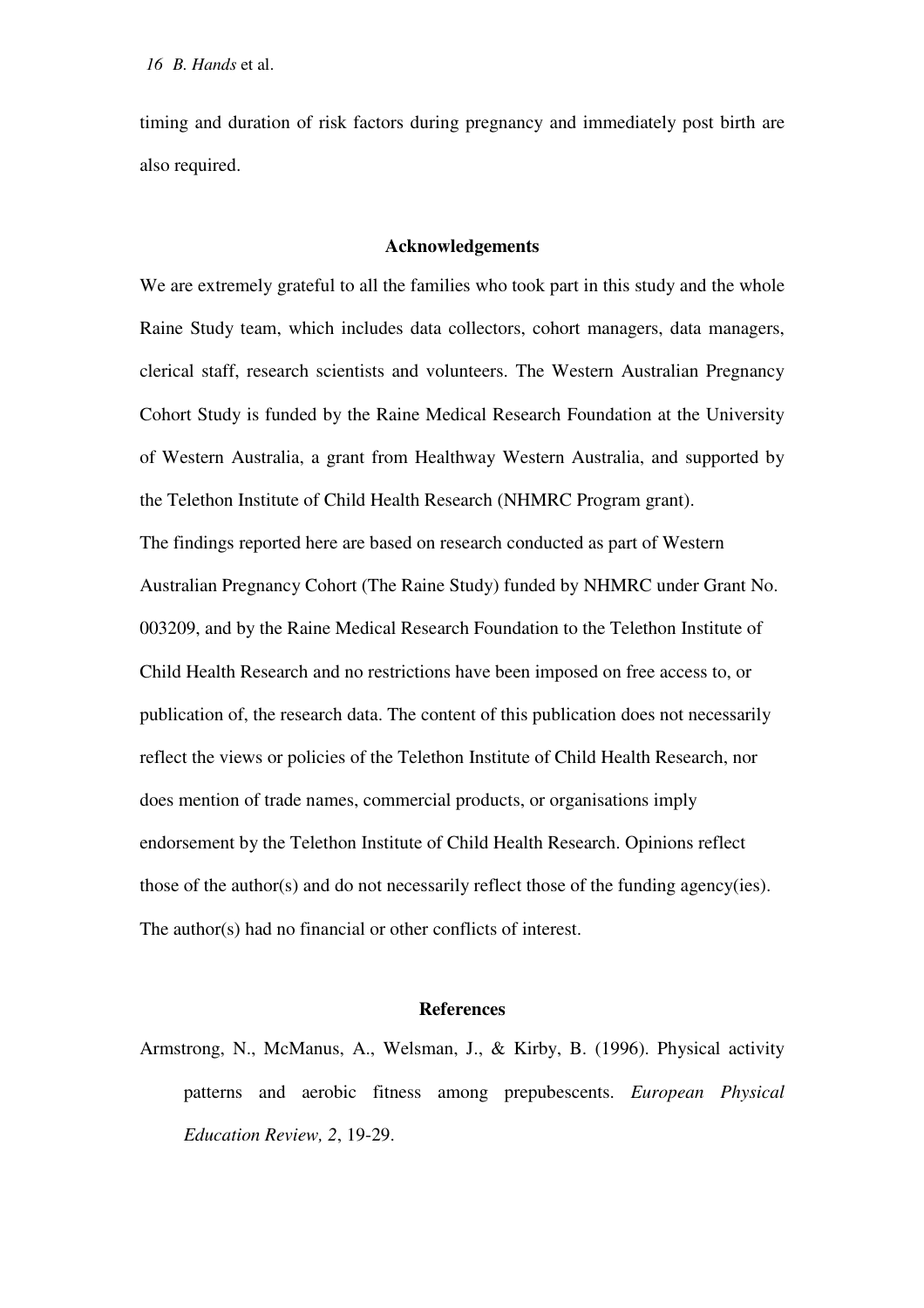- Baquet, G., Twisk, J. W. R., Kemper, H. C. G., Praagh, E. V., & Berthoin, S. (2006). Longitudinal follow-up of fitness during childhood: Interaction with physical activity. *American Journal of Human Biology, 18*, 51-58.
- Barker, D. J. P. (1998). *Mothers, babies and health*. Edinburgh, Scotland: Churchill Livingstone.
- Barnett, A. (2008). Motor assessment in Developmental Coordination Disorder: From identification to intervention. *International Journal of Disability, Development and Education, 55,* 113-129*.*
- Blair, E. (1996). The undesirable consequences of controlling for birth weight in perinatal epidemiological studies. *Journal of Epidemiology & Community Health, 50*, 559-563.
- Cantell, M., Crawford, S. G., & Doyle-Baker, P. K. (2008). Physical fitness and health indices in children, adolescents and adults with high or low competence. *Human Movement Science*, 27, 344-362.
- Cermak, S., Gubbay, S., & Larkin, D. (2002). What is Developmental Coordination Disorder? In S. A. Cermak & D. Larkin (Eds.), *Developmental Coordination Disorder* (pp. 2-23). Albany, NY: Delmar.
- Cooke, R. W., & Foulder-Hughes, L. (2003). Growth impairment in the very preterm and cognitive and motor performance at 7 years. *Archives of Disease in Childhood, 88*, 482-487.
- Davis, N. M., Ford, G. W., Anderson, P. J., & Doyle, L. W. (2007). Developmental Coordination Disorder at 8 years of age in a regional cohort of extremely-lowbirthweight or very preterm infants. *Developmental Medicine and Child Neurology, 49*, 325-330.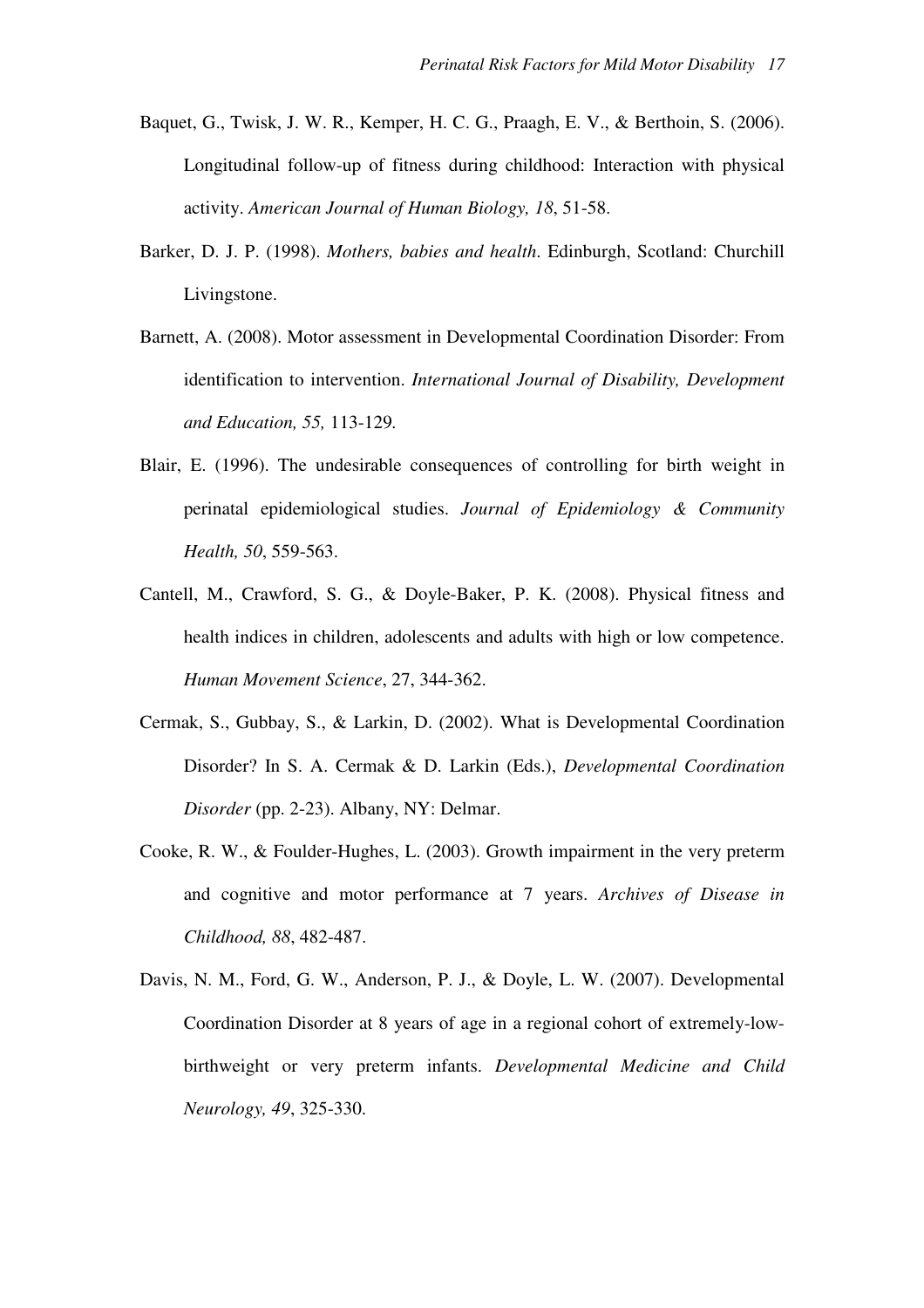- de Bellis, M. D., Keshavan, M. S., Beers, S. R., Hall, J., Frustaci, K., Masalehdan, A., et al. (2001). Sex differences in brain maturation during childhood and adolescence. *Cerbral Cortex, 11*, 552-557.
- Eriksson, C., Katz-Salamon, M., & Carlberg, E. B. (2006). Early motor assessment in very preterm born infants as a predictor of performance at 5.5 years. *Advances in Physiotherapy, 8*, 175-181.
- Feldt, K., Raikkonen, K., Pyhala, R., Pesonen, A. K., Heinonen, K., Phillips, D. I. W., et al. (2007). Size at birth is associated with cardiovascular reactivity to and recovery from psychological stress during childhood. *Early Human Development, 83*(Suppl 1), s47.
- Gesell, A. L., & Amatruda, C. S. (1947). *Developmental diagnosis; Normal and abnormal child development: Clinical methods and pediatric applications.* (2nd ed.). New York: Hoeber.
- Gubbay, S. S. (1975). *The clumsy Ccild: A study of developmental apraxic and agnostic ataxia*. London: W.B. Saunders.
- Hadders-Algra, M. (2002). Two distinct forms of minor neurological dysfunction: Perspectives emerging from a review of data of the Groningen Perinatal Project. *Developmental Medicine and Child Neurology, 44*, 561-571.
- Hands, B., & Larkin, D. (2001). Using the Rasch measurement model to investigate the construct of motor ability in young children. *Journal of Applied Measurement, 2*, 101-120.
- Hands, B., & Larkin, D. (2006). Physical fitness of children with motor learning difficulties. *European Journal of Special Needs Education, 21*, 447-456.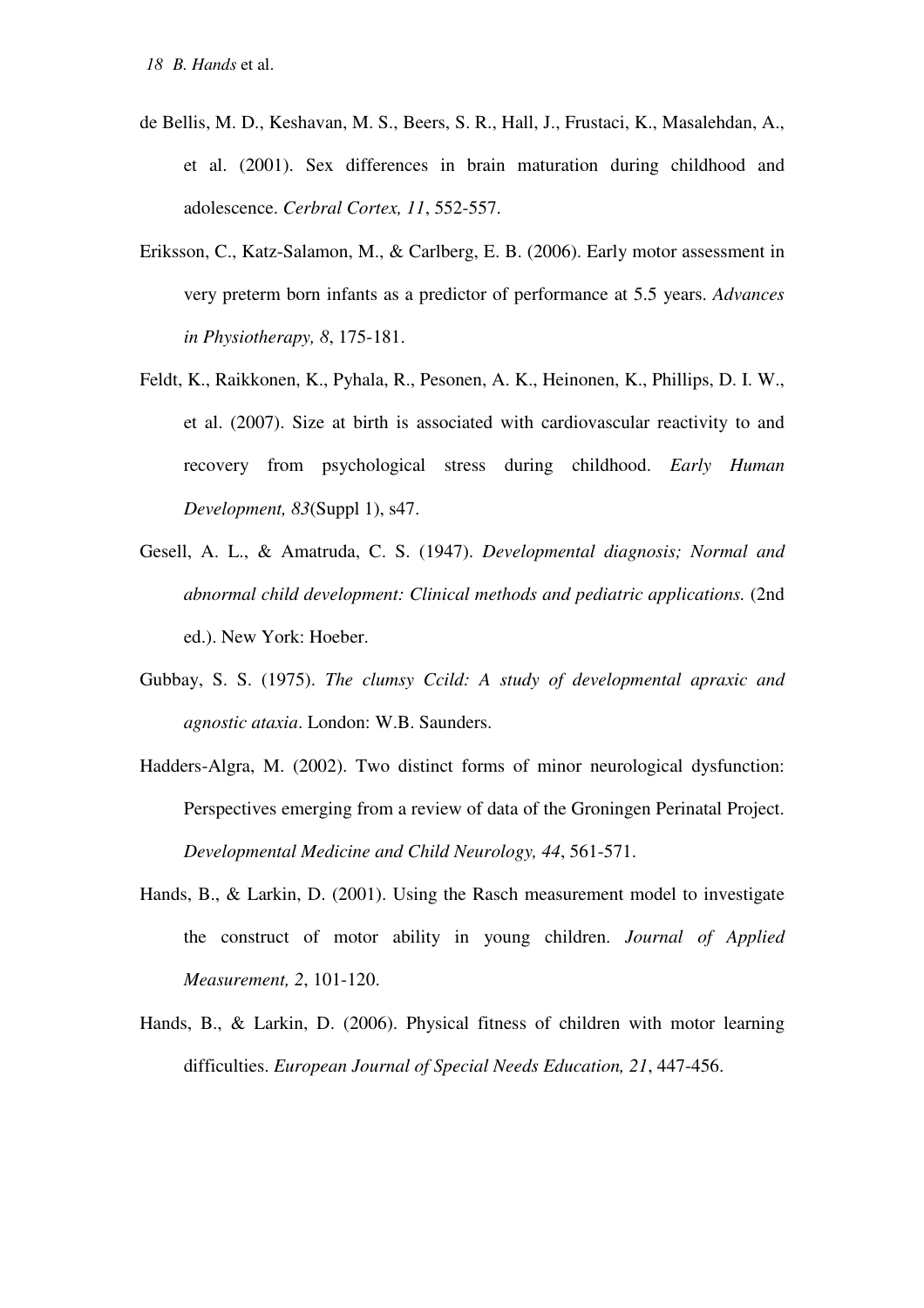- Hesselmar, B., Dahlgren, J., Wennergren, G., Aberg, N., & Albertsson-Wikland, K. (2002). Born small for gestational age: Relation to future allergy and asthma. *Acta Paediatrica, 91*, 992-994.
- Hoare, D. (1991). *Classification of movement dysfunctions in children: Descriptive and statistical approaches.* **Unpublished manuscript, [AU: Please include department/school here]School of Human Movement,** University of Western Australia, Perth, Australia.
- Holsti, L., Grunau, R. V., & Whitfield, M. F. (2002). Developmental Coordination Disorder in extremely low birthweight children at nine years. *Journal of Developmental & Behavioral Pediatrics, 23*, 9-15.
- Johnston, O., Short, H., & Crawford, J. (1987). Poorly coordinated children: A survey of 95 cases. *Child: Care, Health and Development, 13*, 361-376.
- Jones, A., Beda, A., Osmond, C., Godfrey, K. M., Simpson, D. M., & Phillips, D. I. (2005). Gender specificity of prenatal influences on cardiovascular control during stress in pre-pubertal children: Multiple pathways to the same disease endpoint? *Pediatric Research, 58*, 1073.
- Jongmans, M., Henderson, S., de Vries, L., & Dubowitz, L. (1993). Duration of periventricular densities in preterm infants and neurological outcome at 6 years of age. *Archives of Disease in Childhood, 69*, 9-13.
- Kirsten, G. F., Zyl, J. I. v., Zijl, F. v., Maritz, J. S., & Odendaal, H. J. (2000). Infants of women with severe early pre-eclampsia: The effect of absent end-diastolic umbilical artery Doppler flow velocities on neurodevelopmental outcome. *Acta Paediatrica, 89*, 566-570.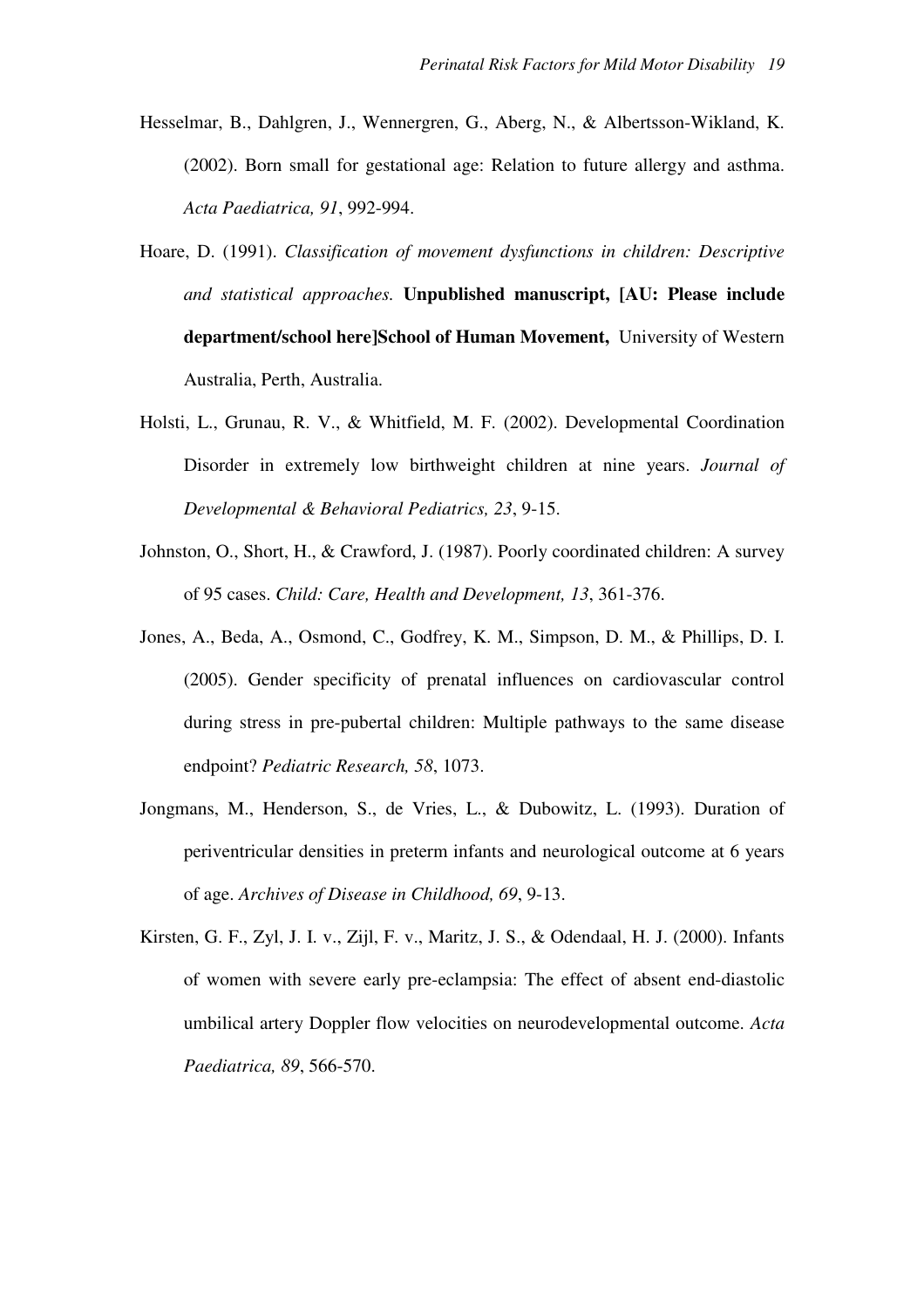- Knickmeyer, R. C., & Baron-Cohen, S. (2006). Fetal testosterone and sex differences in typical social development and in autism. *Journal of Child Neurology, 21*, 825-845.
- Larkin, D., & Hoare, D. (1991). *Out of step*. Perth, WA: Active Life Foundation.
- Lewis, M. W., Misra, S., Johnson, H. L., & Rosen, T. S. (2004). Neurological and developmental outcomes of prenatally cocaine-exposed offspring from 12 to 36 months. *The American Journal of Drug and Alcohol Abuse, 30*, 299-320.
- Li, C., Kendall, G. E., Henderson, S., Downie, J., Landsborough, L., & Oddy, W. H. (2008). Maternal psychosocial well-being in pregnancy and breastfeeding duration. *Acta Pædiatrica*, *97*, 221-225.
- Lie, S., Muhlhausler, B. S., Duffield, J. A., Morrison, J. L., & McMillen, I. C. (2007). The effect of birthweight and gender on the expression of AMP activated kinase (AMPK) in omental adipose tissue in the postnatal lamb. *Early Human Development, 83*(Suppl 1), s49.
- Magann, E. F., Doherty, D. A., Turner, K., Lanneau, G., Morrison, J. C., & Newnham, J. P. (2007). Second trimester placental location as a predictor of an adverse pregnancy outcome. *Journal of Perinatology, 27*, 9-14.
- Marlow, N., Roberts, B. L., & Cooke, R. W. (1989). Motor skills in extremely low birthweight children at the age of 6 years. *Archives of Disease in Childhood, 64*, 839-847.
- McCarron, L. T. (1997). *McCarron Assessment of Neuromuscular Development* (3rd ed.). Dallas, TX: McCarron-Dial Systems Inc.
- **Michaud, P.-A., Narring, F., Cauderay, M., & Cavadin, C. (1999). Sports activity, physical activity and fitness of 9- to 19-year-old teenagers in the canton of Vaud (Switzerland).** *Schweizerisches Medizinische Wochenschrift,*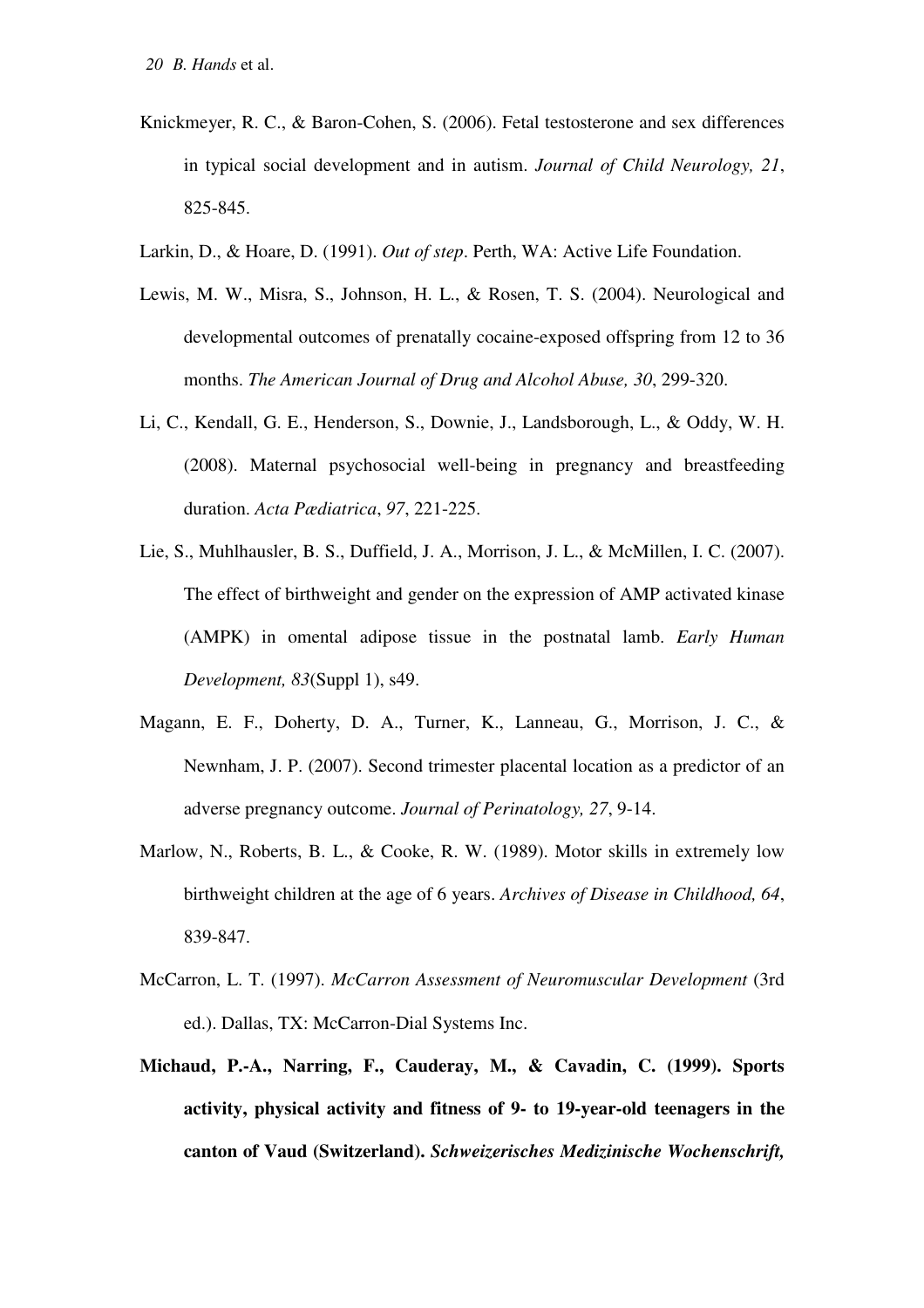## *129***, 691-699. [AU: If Switzerland article, please use original title and the English translation in brackets as per APA]**

- Michelsson, K., & Lindahl, E. (1993). Relationship between perinatal risk factors and motor development at the ages of 5 and 9 years. In A. F. Kalverboer, B. Hopkins, & R. Geuze (Eds.), *Motor development in early and later childhood:Longitudinal approaches* (pp. 266-285). Cambridge, UK: Cambridge University Press.
- Newnham, J. P., Evans, S. F., Michael, C. A., Stanley, F. J., & Landau, L. I. (1993). Effects of frequent ultrasound during pregnancy: A randomised controlled trial. *Lancet, 342*, 887-891.
- Ounsted, M., Moar, V. A., Cockburn, J., & Redman, C. W. G. (1984). Factors associated with the intellectual ability of children born to women with high risk pregnancies. *British Medical Journal, 288*, 1038-1041.
- Parker, H., Hands, B., Larkin, D., Kendall, G., & Sloan, N. (2007, February). *Do motor difficulties track from 10 to 13 years?* Paper presented at the 7th International Conference on Children with Developmental Coordination Disorder, Melbourne, Australia.
- Pauc, R., & Young, A. (2006). Foetal distress and birth interventions in children with developmental delay syndromes: A prospective controlled trial. *Clinical Chiropractic, 9*, 182-185.
- Peterson, B. S. (2003). Brain imaging studies of the anatomical and functional consequences of preterm birth for human brain development. *Annals of New York Academy of Science, 1008*, 219-237.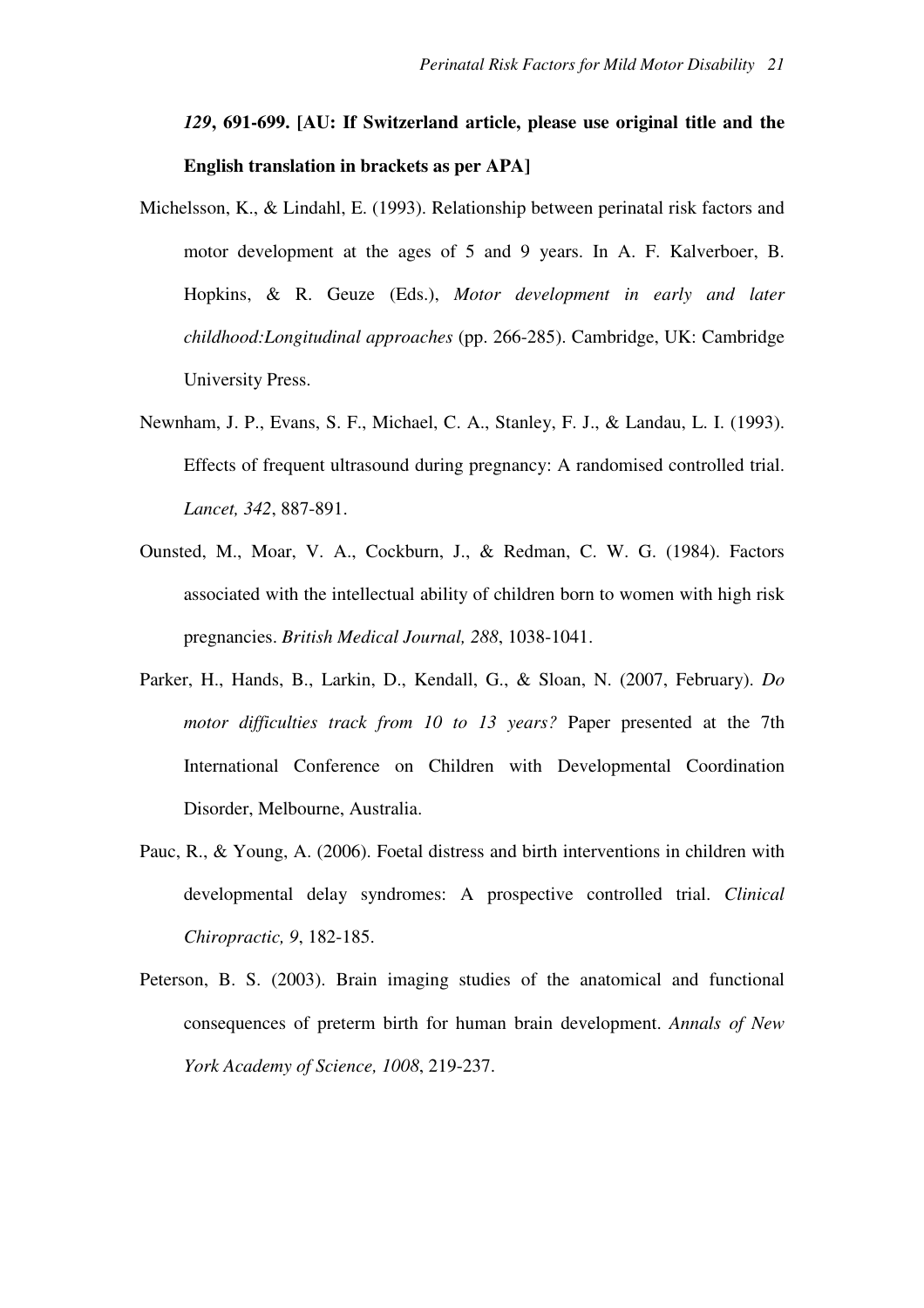- Phillips, D. I. W., & Jones, A. (2006). Fetal programming of autonomic and HPA function: Do people who were small babies have enhanced stress responses? *Journal of Physiology, 572*, 45-50.
- Rioux, F. M., Lindmark, G., & Hernell, O. (2006). Does inadequate maternal iron or DHA status have a negative impact on an infant's functional outcomes? *Acta Paediatrica, 95*, 137-144.
- Schiller, C., & Allen, P. J. (2005). Follow-up of infants prenatally exposed to cocaine. *Pediatric Nursing, 31*, 427-436.
- Schmidhauser, J., Caflisch, J., Rousson, V., Buscher, H., Largo, R., & Latal, B. (2006). Impaired motor performance and movement quality in very-lowbirthweight children at 6 years of age. *Developmental Medicine & Child Neurology, 48*, 718-722.
- Silva, P. A., & Ross, B. (1980). Gross motor development and delays in development in early childhood: Assessment and significance. *Journal of Human Movement Studies, 6*, 211-226.
- Sowell, E. R., Trauner, D. A., Gamst, A., & Jernigan, T. L. (2002). Development of cortical and subcortical brain structures in childhood and adolescence: A structural MRI study. *Developmental Medicine & Child Neurology, 44*, 4-16.
- Speck, O., Ernst, T., Braun, J., Koch, C., Miller, E., & Chang, L. (2000). Gender differences in the functional organization of the brain for working memory. *Neuroreport, 11*, 2581-2585.
- Stevenson, D. K., Verter, J., Fanaroff, A. A., Oh, W., Ehrenkranz, R. A., Shankaran, S., et al. (2000). Sex differences in outcomes of very low birthweight infants: The newborn male disadvantage. *Archives of Disease in Childhood: Fetal and Neonatal edition, 83*, F182-F185.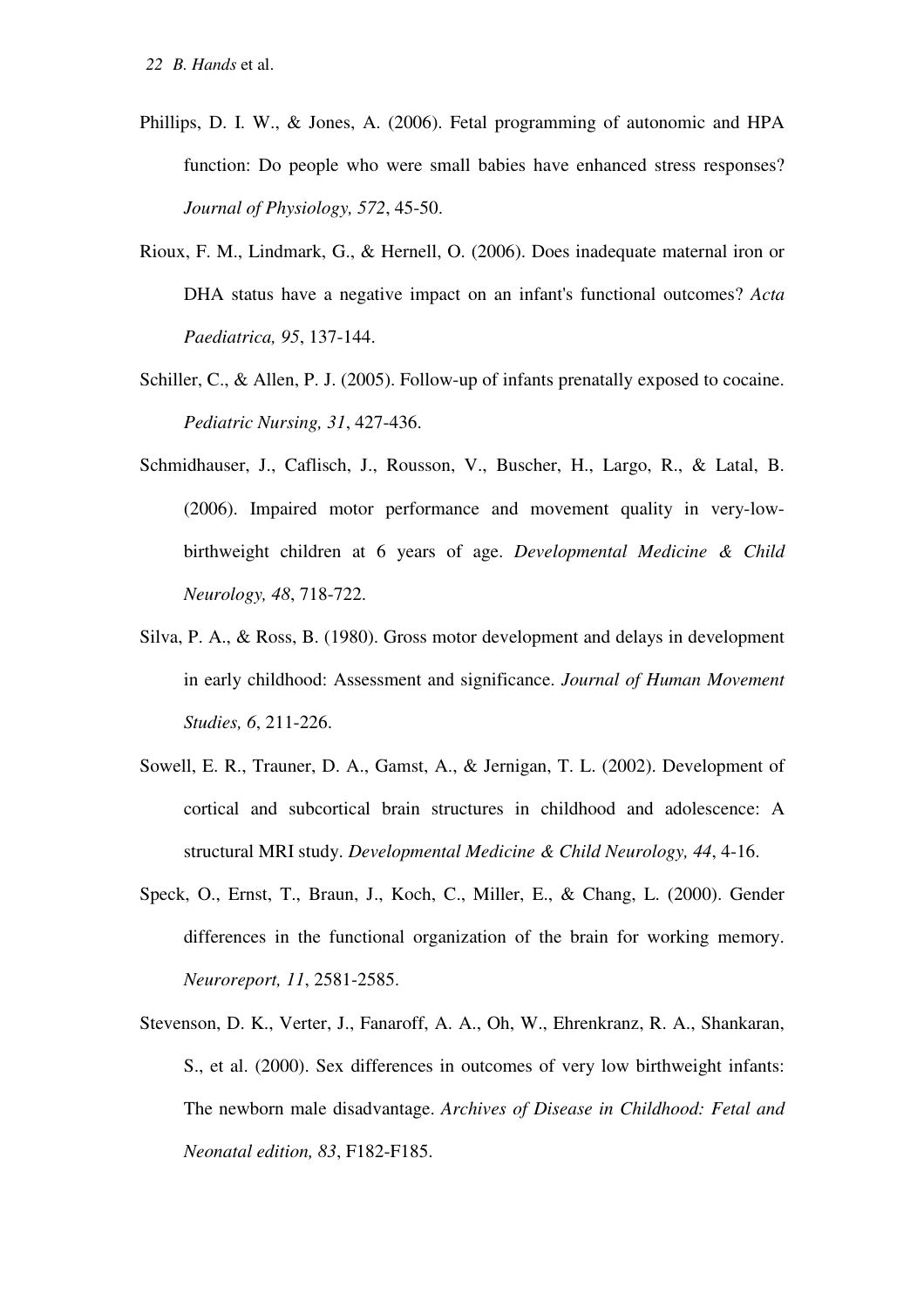- Summers, J., Larkin, D., & Dewey, D. (2008). What impact does Developmental Coordination Disorder have on daily routines? *International Journal of Disability, Development and Education, 55*, 131-141.
- Talge, N. M., Neal, C., & Glover, V. (2007). Antenatal maternal stress and long-term effects on child neuro-development: How and why? *Journal of Child Psychology and Psychiatry, 48*, 245-261.
- Tamura, T., Goldenberg, R. L., Hou, J., Johnston, K. E., Cliver, S. P., & Ramey, S. L. (2002). Cord serum ferritin concentrations and mental psychomotor development of children at five years of age. *Journal of Pediatrics, 140*, 165- 170.
- Tan, S. K., Parker, H., & Larkin, D (2001). Concurrent validity of motor tests used to identify children with motor impairment. *Adapted Physical Activity Quarterly*, *18*, 168-182.
- Taylor, E., & Rogers, J. W. (2005). Practitioner review: Early adversity and developmental disorders. *Journal of Child Psychology and Psychiatry, 46*, 451- 467.
- Tennant, C., & Andrews, G. (1976). A scale to measure the stress of life events. *Australian & New Zealand Journal of Psychiatry, 10*, 27-32.
- Thompson, D. K., Warfield, S. K., Carlin, J. B., Pavlovic, M., Wang, H. X., Bear, M., et al. (2007). Perinatal risk factors altering regional brain structure in the preterm infant. *Brain, 130*, 667-677.
- Vickers, M. H., Breier, B. H., Cutfield, W. S., Hofman, P. L., & Gluckman, P. D. (2000). Fetal origins of hyperphagia, obesity, and hypertension and postnatal amplification by hypercaloric nutrition. *American Journal of Physiology - Endocrinology and Metabolism, 279*, E83-E87.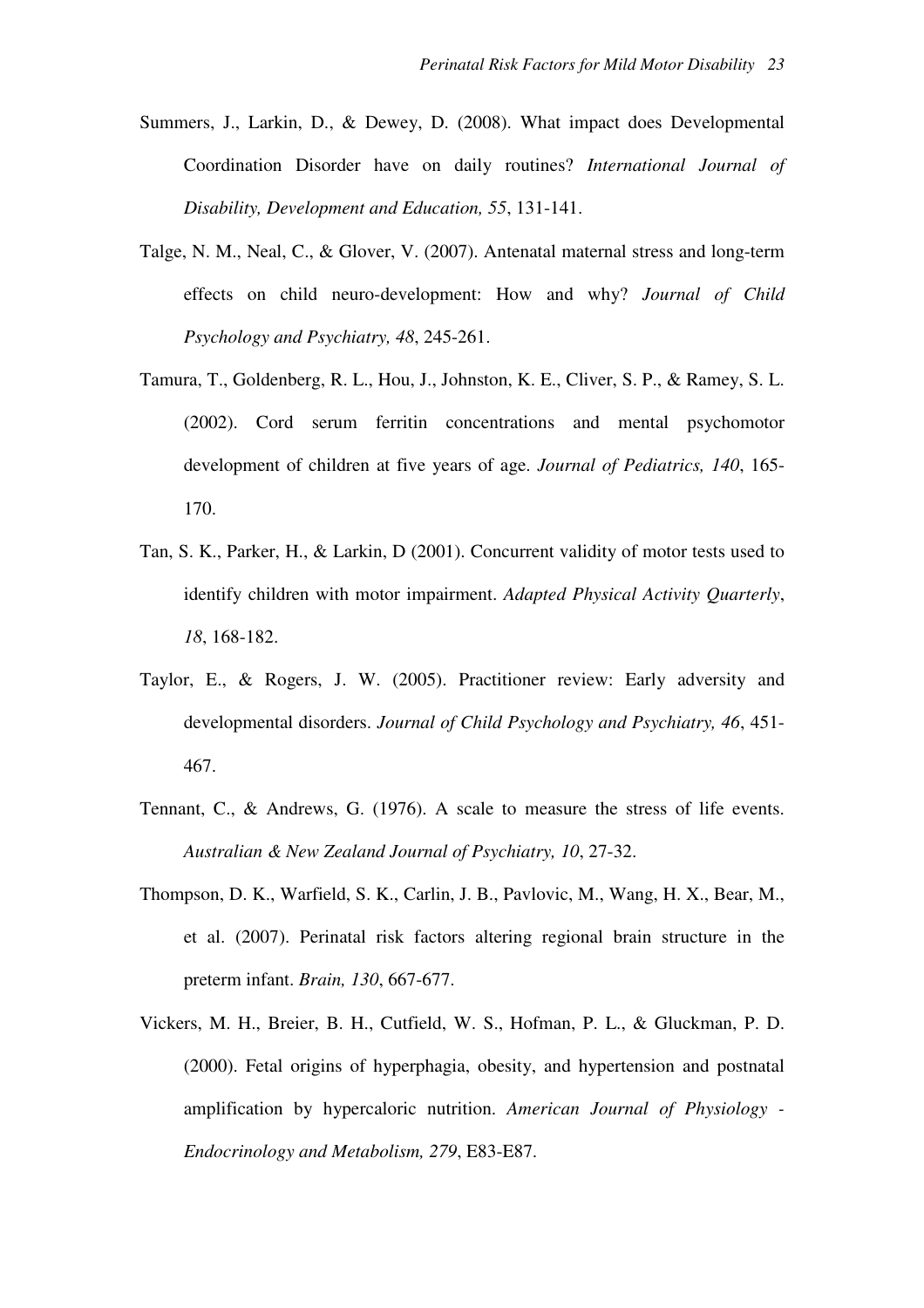- Vickers, M. H., Breier, B. H., McCarthy, D., & Gluckman, P. D. (2003). Sedentary behaviour during postnatal life is determined by the prenatal environment and exacerbated by postnatal hypercaloric nutrition. *American Journal of Physiology - Regulatory, Integrative and Comparative Physiology, 285*, R271- R273.
- Watson-Jones, D., Weiss, H. A., Changalucha, J. M., Todd, J., Gumodoka, B., Bulmer, J., et al. (2007). Adverse birth outcomes in United Republic of Tanzania - impact and prevention of maternal risk factors. *Bulletin of the World Health Organization, 85*, 9-18.
- Whitaker, A. H., Feldman, J. F., Lorenz, J. M., Shen, S., McNicholas, F., Nieto, M., et al. (2006). Motor and cognitive outcomes in non-disabled low-birth-weight adolescents. *Archives of Pediatrics & Adolescent Medicine, 160*, 1040-1046.
- Withagen, M. I. J., Wallenburg, H. C. S., Steegers, E. A. P., Hop, W. C. J., & Visser, W. (2005). Morbidity and development in childhood of infants born after temporising treatment of early onset pre-eclampsia. *BJOG: an International Journal of Obstetrics and Gynaecology, 112*, 910-914.
- **Yang, X., Schadt, E. E., Wang, S., Wang, H., Arnold, A. P., Ingram-Drake, L., et al. (2006). Tissue specific expression and regulation of sexually dimorphic genes in mice***Genome Research***,16(8),995-1004.** Zambrano, E., Martinez-Samayoa, P. M., Bautista, C. J., Deas, M., Guillen, L., Rodriguez-Gonzalez, G. L., et al. (2005). Sex differences in transgenerational alterations of growth and metabolism in progeny (F2) of female offspring (F1) of rats fed a low protein diet during pregnancy and lactation. *Journal of Physiology, 566*, 225-236.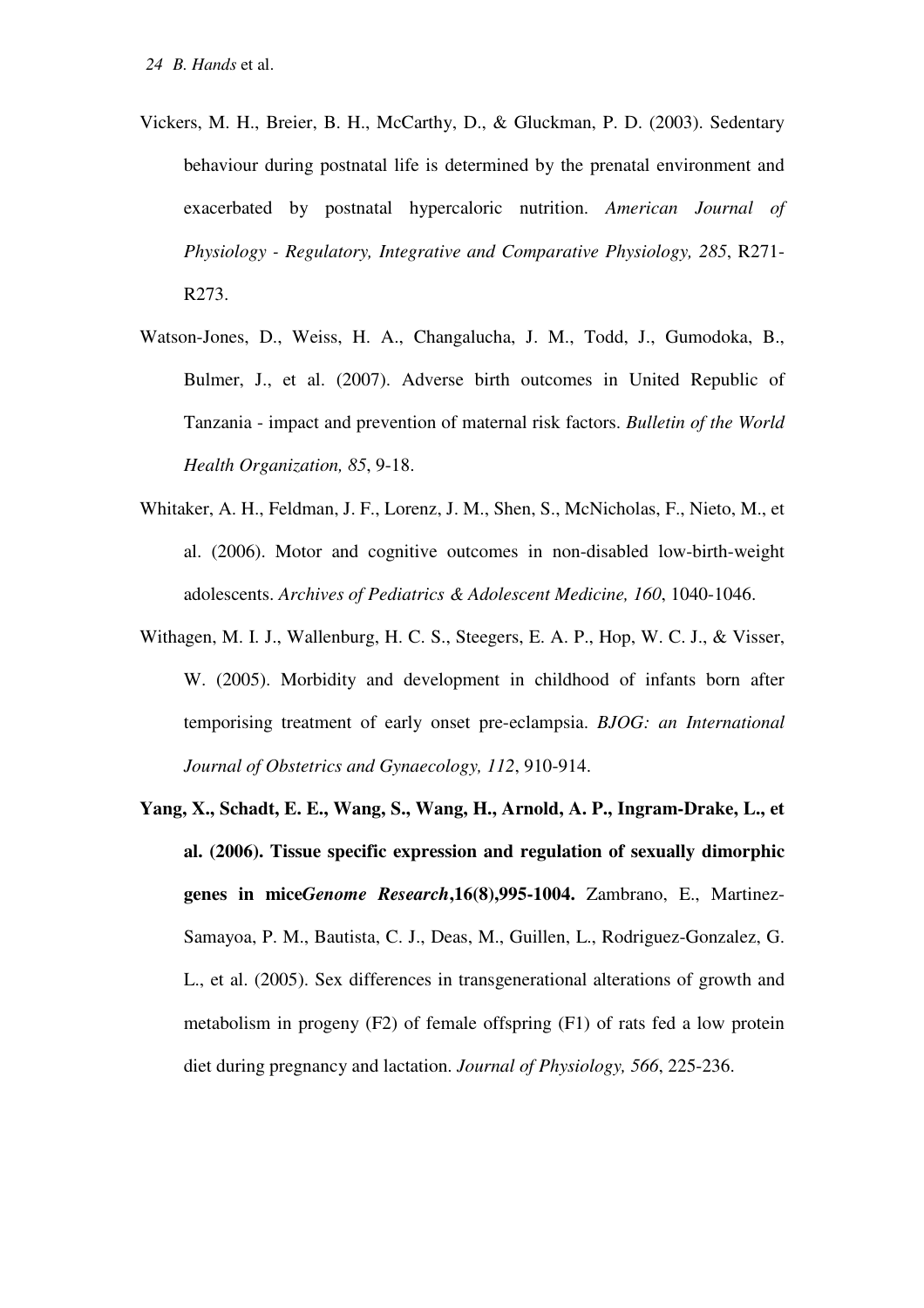Table 1

Characteristics of the Study Cohort (*N* = 1555)

|                      | Total      |                |               |        | Males                       |             |     |             | Females       |              |        |
|----------------------|------------|----------------|---------------|--------|-----------------------------|-------------|-----|-------------|---------------|--------------|--------|
|                      | $N = 1555$ |                |               |        | $n = 801$                   |             |     |             | $n = 754$     |              |        |
|                      |            | Mean $(SD)$    | Count $(\% )$ |        | Mean $(SD)$<br>Count $(\%)$ |             |     | Mean $(SD)$ |               | Count $(\%)$ |        |
| Age (mths)           | 126.5      | (2.27)         |               |        | 126.7                       | (2.5)       |     |             | 126.4(2.0)    |              |        |
| Maternal age (yr)    | 29.2       | (5.7)          |               |        | 29.3                        | (5.6)       |     |             | 29.1(5.8)     |              |        |
| Gestational age (wk) | 38.8       | (2.2)          |               |        | 39.9                        | (2.0)       |     |             | 38.6(2.3)     |              |        |
| Race                 |            |                |               |        |                             |             |     |             |               |              |        |
| Caucasian            |            |                | 1320          | (84.9) |                             |             | 685 | (85.5)      |               | 635          | (84.2) |
| Aboriginal           |            |                | 32            | (2.1)  |                             |             | 20  | (2.4)       |               | 12           | (1.6)  |
| Other                |            |                | 188           | (12.1) |                             |             | 88  | (11.0)      |               | 100          | (13.3) |
| Not available        |            |                | 15            | (0.01) |                             |             | 8   | (0.01)      |               | 7            | (0.01) |
| Birth weight (gms)   |            |                |               |        |                             |             |     |             |               |              |        |
| All                  |            | 3325.6 (599.4) |               |        | 3401.8(587.6)               |             |     |             | 3244.7(601.5) |              |        |
| $> 85$ NDI           |            | 3342.9 (569.7) | 1193          | (76.7) | 3429.2(551.4)               |             | 584 | (72.9)      | 3260.2(575.2) | 609(80.8)    |        |
| $< 85$ NDI           |            | 3268.5 (685.8) | 362           | (23.3) | 3328.0(671.3)               |             | 217 | (27.1)      | 3179.4(699.8) | 145(19.2)    |        |
| <b>NDI</b>           |            |                |               |        |                             |             |     |             |               |              |        |
| All                  | 95.0       | (13.34)        |               |        |                             | 93.8 (13.8) |     |             | 96.2(12.74)   |              |        |
| > 85                 | 100.3      | (9.6)          | 1193          | (76.7) | 100.1                       | (9.8)       | 584 | (69.6)      | 100.6(9.5)    | 609          | (78.3) |
| $\leq 85$            | 77.2       | (6.8)          | 362           | (23.3) | 76.8                        | (6.8)       | 217 | (25.9)      | 77.9 (6.9)    | 145          | (18.6) |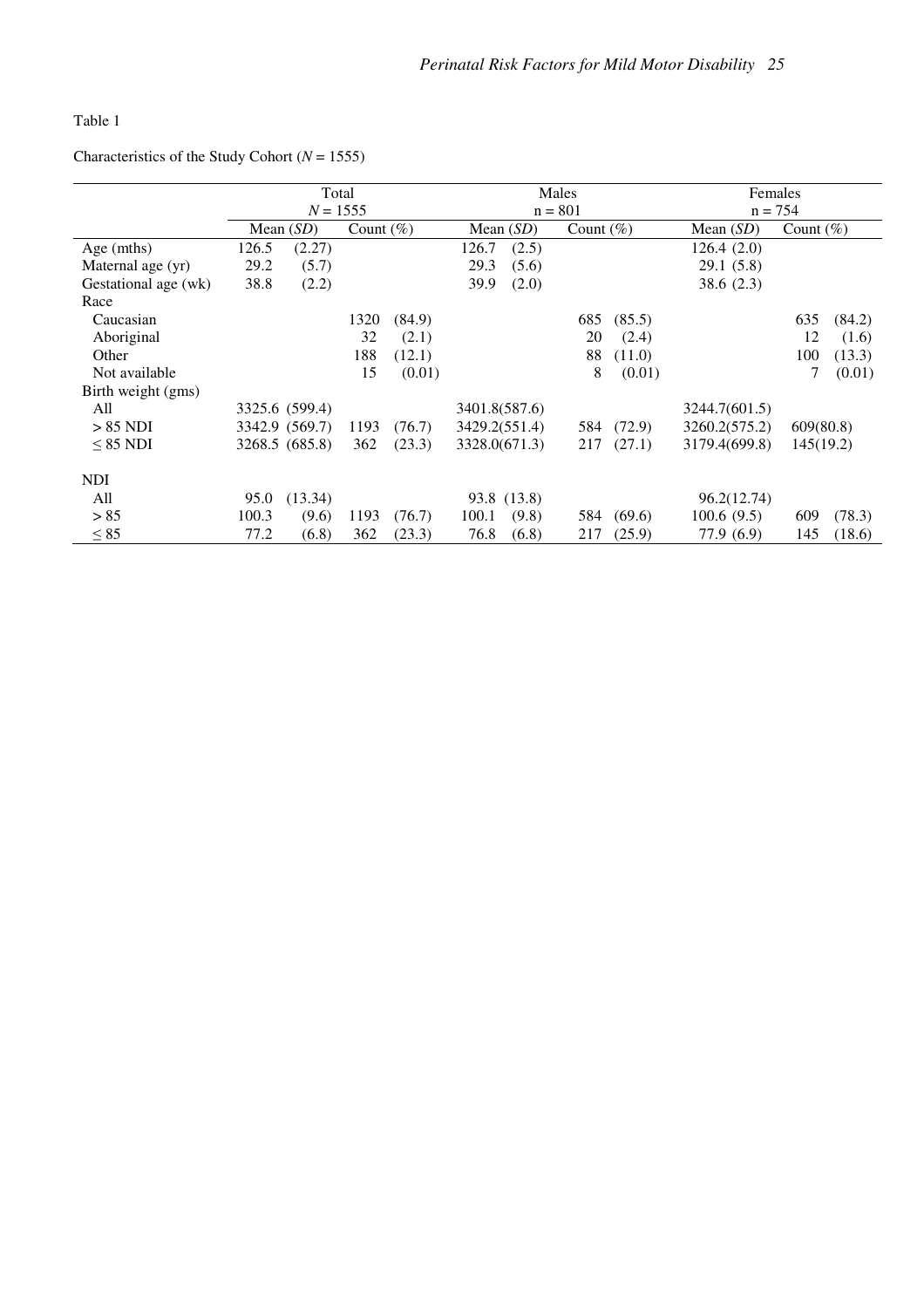#### Table 2

Prevalence of Risk Factors for Males and Females with DCD (≤ 85 NDI) and without MDD (> 85 NDI) at 10 Years of Age

|                                | Males |     |                |                         |                | Females |              |               |                  |
|--------------------------------|-------|-----|----------------|-------------------------|----------------|---------|--------------|---------------|------------------|
|                                | Tota  |     | $> 85$ NDI     | $\leq$ 85 NDI           | $\overline{p}$ | Total   | $> 85$ NDI   | $\leq 85$ NDI | $\boldsymbol{p}$ |
|                                | 1     |     | $n = 584$      | $n = 217$               |                |         | $n = 609$    | $n = 145$     |                  |
|                                |       |     | $n(\%)$        | $n(\%)$                 |                |         | $n(\%)$      | $n(\%)$       |                  |
| <b>Pregnancy factors</b>       |       |     |                |                         |                |         |              |               |                  |
| <b>Essential hypertension</b>  | 801   | 23  | (3.9)          | 10<br>(4.6)             | .82            | 754     | (3.3)<br>20  | 14<br>(9.7)   | .002             |
| Preeclampsia                   | 801   | 133 | (22.8)         | (28.1)<br>61            | .14            | 754     | 128 (21.0)   | 39<br>(26.9)  | .15              |
| Threatened abortion            | 800   | 35  | (6.0)          | 17<br>(7.8)             | .44            | 754     | 43<br>(7.1)  | 11<br>(7.6)   | .97              |
| Renal tract infection          | 801   | 22  | (3.8)          | 8<br>(3.7)              | .99            | 754     | 26<br>(4.3)  | 10<br>(6.9)   | .26              |
| Anaemia                        | 800   | 140 | (24.0)         | 51<br>(23.5)            | .95            | 754     | 167(27.4)    | 57<br>(39.3)  | .007             |
| <b>Diabetes</b>                | 800   | 44  | (5.8)          | (4.6)<br>10             | .48            | 754     | 32<br>(5.2)  | 10<br>(6.8)   | .20              |
| Stressful pregnancy            | 801   | 72  | (12.3)         | 28<br>(12.9)            | .92            | 754     | 78<br>(12.8) | 21<br>(14.5)  | .69              |
| Regular alcohol use            | 801   | 33  | (5.7)          | 9<br>(4.1)              | .50            | 754     | 45<br>(7.4)  | 4<br>(2.8)    | .06              |
| Regular or occasional drug use | 801   | 31  | (5.4)          | 16<br>(7.4)             | .52            | 754     | 50<br>(8.2)  | (4.1)<br>6    | .17              |
| Smoking                        | 755   | 161 | (29.1)         | 66<br>(32.7)            | .39            | 694     | 204 (36.2)   | 51<br>(38.9)  | .63              |
| <b>Birth factors</b>           |       |     |                |                         |                |         |              |               |                  |
| Threatened preterm labour      | 800   | 21  | (3.6)          | (3.2)<br>7              | .96            | 754     | 18<br>(3.0)  | 15<br>(10.3)  | .000             |
| Ante partum haemorrhage        | 801   | 37  | (6.3)          | 17<br>(7.8)             | .55            | 57      | 49<br>(8.0)  | 8<br>(5.5)    | .39              |
| Post partum haemorrhage        | 800   | 91  | (15.6)         | 50<br>(23.0)            | .02            | 754     | 126(20.7)    | 38<br>(26.2)  | .18              |
| Elective or emergency          | 801   | 114 | (19.5)         | 58<br>(26.7)            | .03            | 753     | 125(20.6)    | 37<br>(25.5)  | .23              |
| caesarean                      |       |     |                |                         |                |         |              |               |                  |
| <b>Child factors</b>           |       |     |                |                         |                |         |              |               |                  |
| Fetal distress                 | 801   | 48  | (8.2)          | (6.5)<br>14             | .49            | 754     | 40<br>(6.6)  | (9.7)<br>14   | .26              |
| Long time to respond           | 797   | 60  | (10.3)         | (11.2)<br>24            | .81            | 748     | 48<br>(8.0)  | (11.0)<br>16  | .31              |
| Twin/triplet                   | 801   | 14  | (2.4)          | 8<br>(3.7)              | .45            | 754     | 29<br>(4.8)  | 10<br>(6.9)   | .40              |
| First born                     | 754   | 264 | (48.0)         | (48.5)<br>99            | .99            | 704     | 272 (47.6)   | 64 (48.5)     | .98              |
| Low birth weight               |       |     |                |                         |                |         |              |               |                  |
| $< 2500 \text{ g}$             | 801   | 53  | (9.1)          | 24<br>(11.1)            | .47            | 754     | 49<br>(8.0)  | (13.1)<br>19  | .08              |
| $< 2000 \text{ g}$             |       | 9   | (1.5)          | (4.6)<br>10             | .02            |         | 19<br>(7.6)  | 11<br>(3.1)   | .02              |
| Pre term                       | 801   | 51  | (8.7)          | 22<br>(10.1)            | .63            | 754     | 73 (12.0)    | 21(14.5)      | .24              |
| <b>IUGR</b>                    | 801   | 102 | (17.5)         | 43<br>(19.8)            | .51            | 754     | 110(18.1)    | 31(21.4)      | .42              |
| Breast fed $<$ 3 months        | 764   | 134 | (24.0)         | 25.4)<br>52             | .26            | 711     | 137 (23.8)   | 41 (30.4)     | .15              |
| Breast fed $>$ 3 months        |       | 383 | (68.5)         | 131 (63.9)              |                |         | 382 (66.3)   | 80 (59.3)     |                  |
| Bottle fed                     |       | 42  | (7.5)          | 22<br>(10.7)            |                |         | 57<br>(9.9)  | 14(10.4)      |                  |
| Socio demographic factors      |       |     |                |                         |                |         |              |               |                  |
| Young mother                   | 799   | 36  | (6.2)          | (5.1)<br>11             | .68            | 753     | (6.7)<br>41  | (6.9)<br>10   | 1.0              |
| Low level maternal education   | 801   | 199 | (34.1)         | 86<br>(39.6)            | .17            | 754     | 210 (34.5)   | 55 (37.9)     | .49              |
| Low SES                        | 785   | 104 | (18.2)         | 45<br>(21.2)            | .38            | 741     | 112 (18.8)   | (21.5)<br>31  | .52              |
| Father not at home             | 801   | 54  | (9.2)          | 22(10.1)                | .81            | 754     | 58<br>(9.5)  | 21 (14.5)     | .11              |
| Mother doesn't work            | 728   | 341 | (64.3)         | 129(65.2)               | .91            | 684     | 379 (68.0)   | 92 (72.4)     | .39              |
| Low income                     | 769   | 152 | (27.1)         | 57<br>(27.3)            | .52            | 708     | 131 (22.9)   | 39 (28.7)     | .19              |
| Race                           | 793   |     |                |                         | .09            | 747     |              |               | .43              |
| Caucasian                      |       | 492 | (85.0)         | 193 (90.2)              |                |         | 510 (84.3)   | 125 (88.0)    |                  |
| Aboriginal                     |       | 18  | (3.1)          | $\overline{c}$<br>(0.9) |                |         | (1.8)<br>11  | (0.7)<br>1    |                  |
| Other                          |       | 69  | (11.9)         | 19<br>(8.9)             |                |         | 84 (13.9)    | 16(11.3)      |                  |
| Stressful first year of life   | 728   |     | $115$ $(21.7)$ | 62<br>(31.3)            | .009           | 684     | 127(22.8)    | 28 (22.0)     | .95              |

*Note.* IUGR Intrauterine Growth Restriction. *p* values in bold are significant.